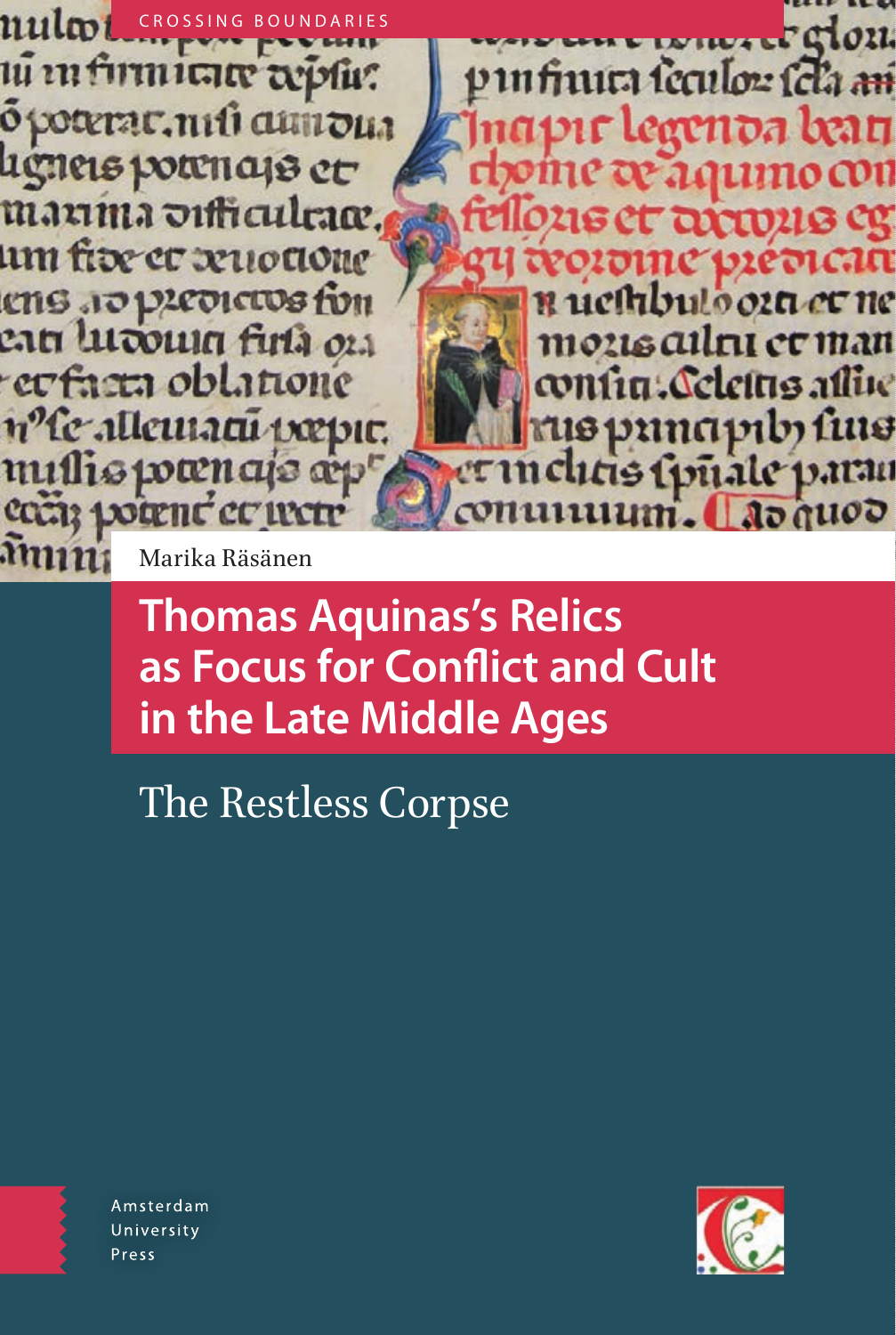Thomas Aquinas's Relics as Focus for Conflict and Cult in the Late Middle Ages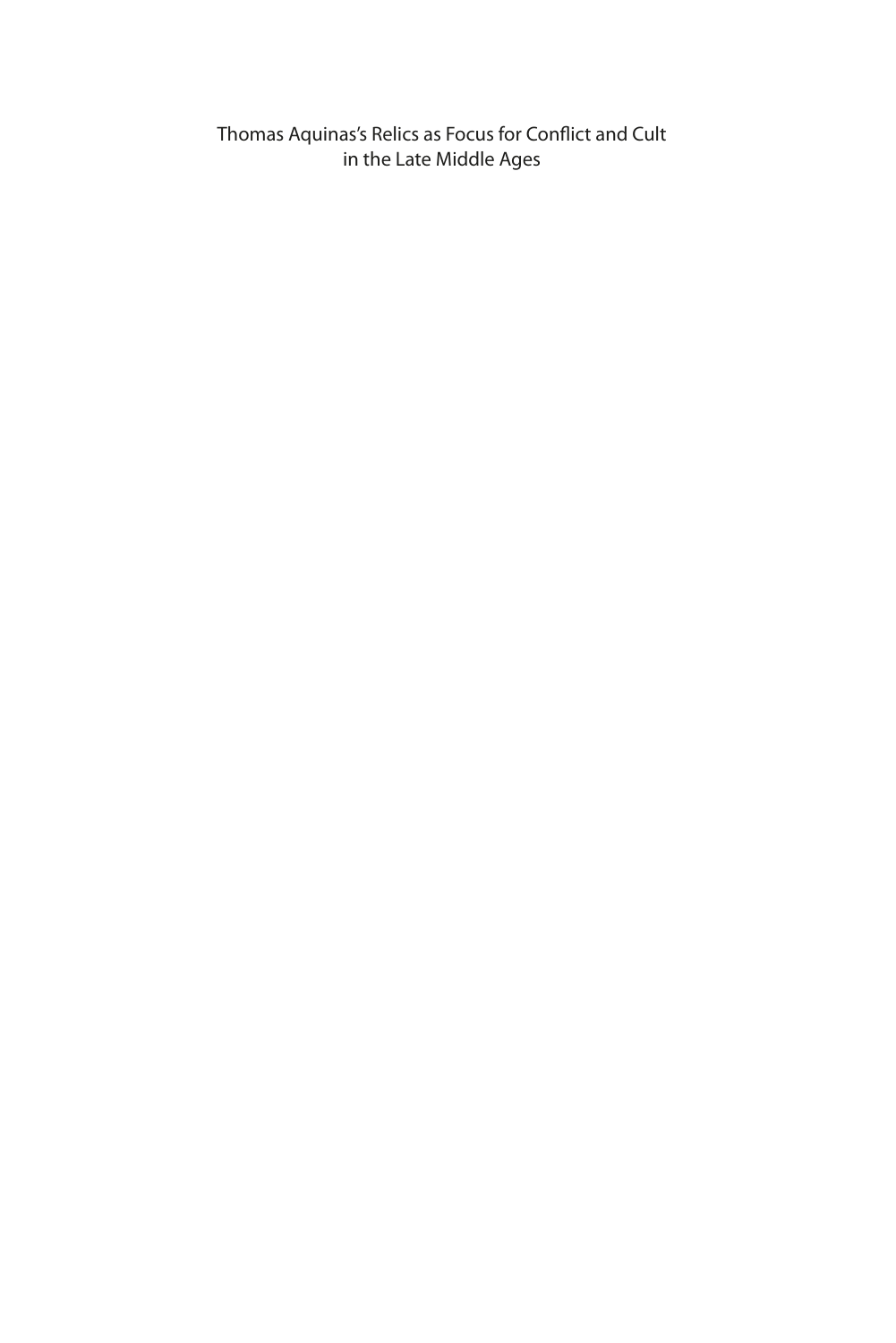# **Crossing Boundaries**

### **Turku Medieval and Early Modern Studies**

The series from the Turku Centre for Medieval and Early Modern Studies (TUCEMEMS) publishes monographs and collective volumes placed at the intersection of disciplinary boundaries, introducing fresh connections between established fields of study. The series especially welcomes research combining or juxtaposing different kinds of primary sources and new methodological solutions to deal with problems presented by them. Encouraged themes and approaches include, but are not limited to, identity formation in medieval/early modern communities, and the analysis of texts and other cultural products as a communicative process comprising shared symbols and meanings.

*Series Editor* Matti Peikola, University of Turku, Finland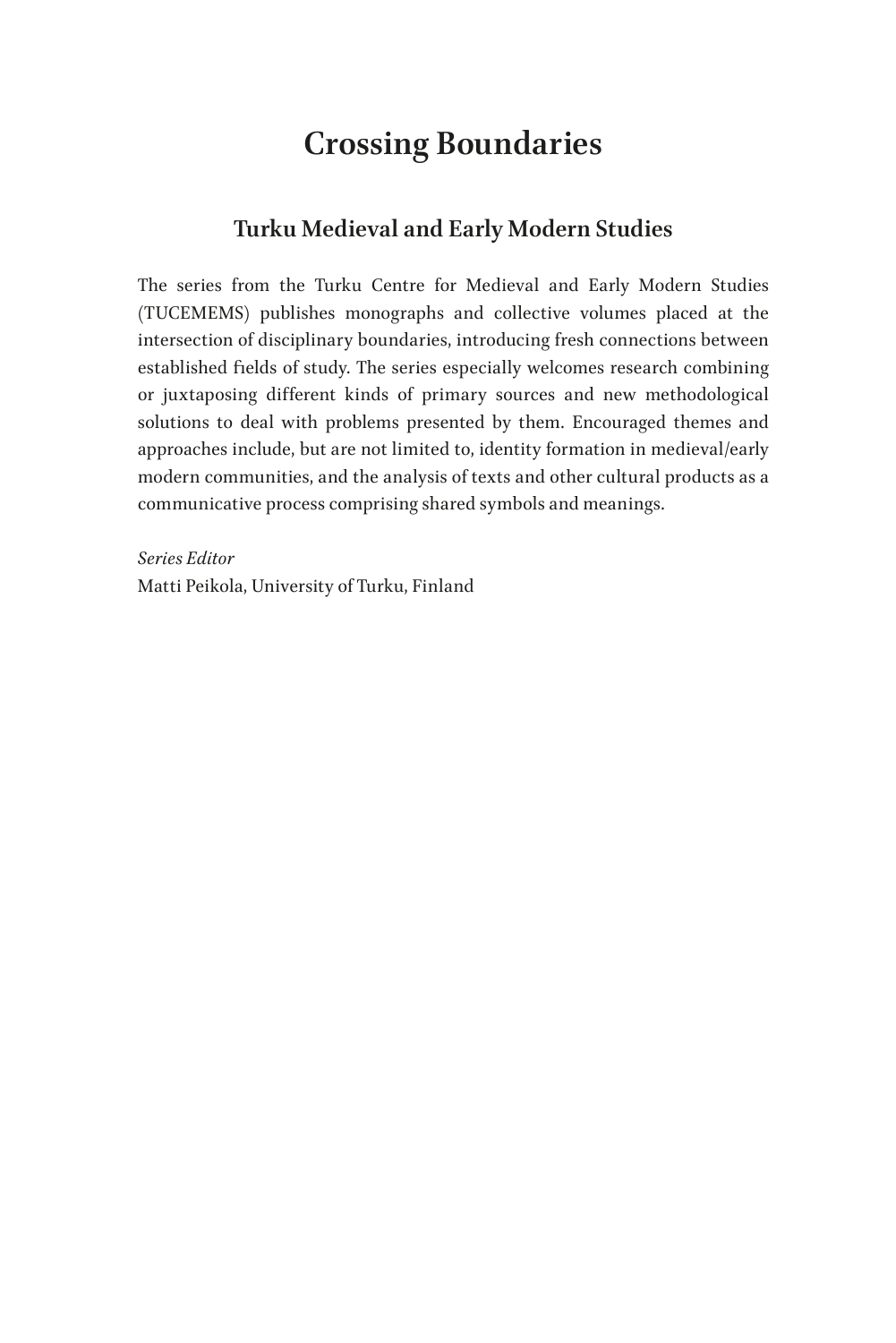# Thomas Aquinas's Relics as Focus for Conflict and Cult in the Late Middle Ages

*The Restless Corpse*

*Marika Räsänen*

Amsterdam University Press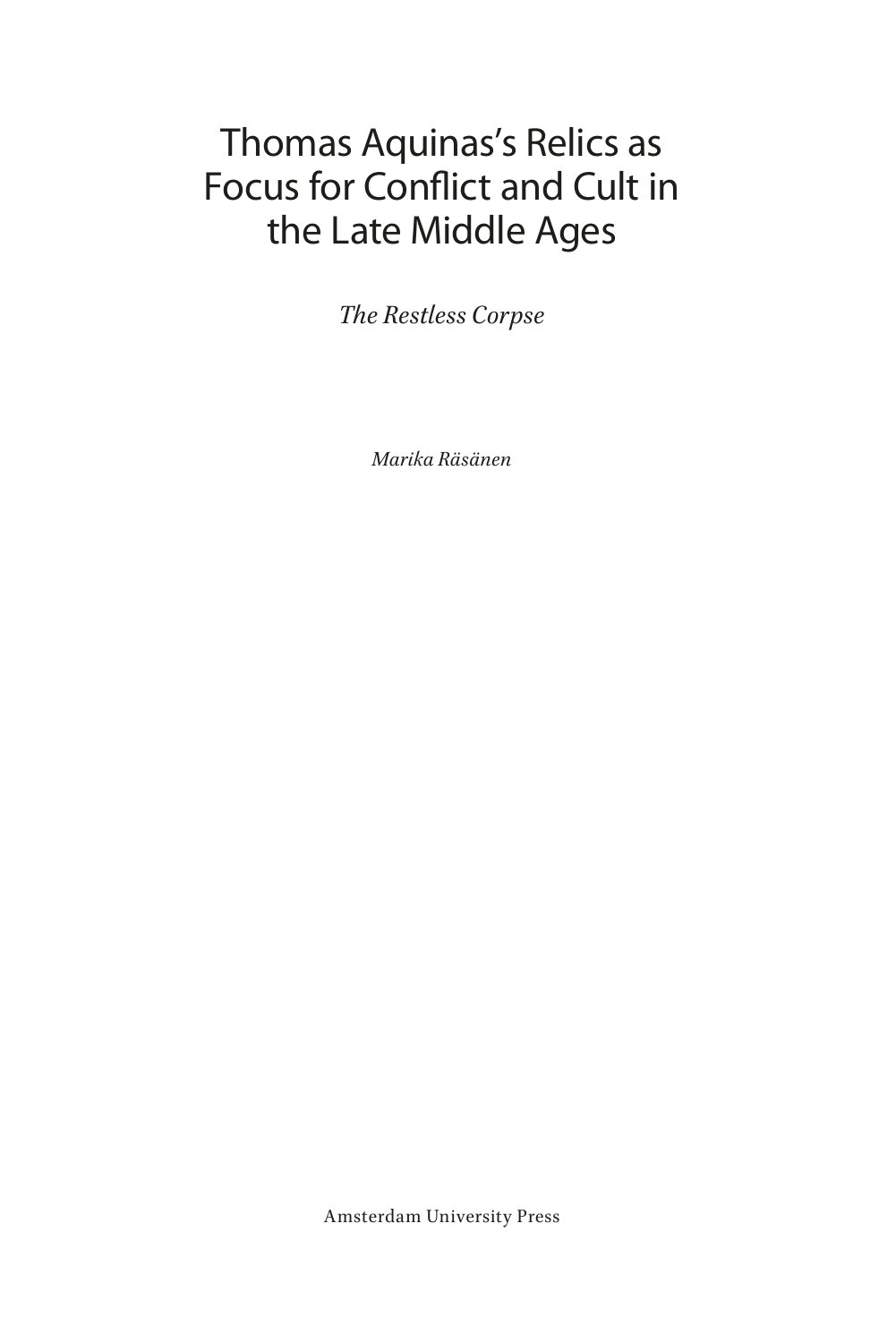Cover illustration: Biblioteca nazionale di Napoli, Codex VIII.B.9, f. 93v

Cover design: Coördesign, Leiden Lay-out: Crius Group, Hulshout

Amsterdam University Press English-language titles are distributed in the US and Canada by the University of Chicago Press.

| ISBN   | 978 90 8964 873 0       |
|--------|-------------------------|
| e-ISBN | 978 90 4852 737 3 (pdf) |
| DOI    | 10.5117/9789089648730   |
| NUR    | 684                     |

© Marika Räsänen / Amsterdam University Press B.V., Amsterdam 2017

All rights reserved. Without limiting the rights under copyright reserved above, no part of this book may be reproduced, stored in or introduced into a retrieval system, or transmitted, in any form or by any means (electronic, mechanical, photocopying, recording or otherwise) without the written permission of both the copyright owner and the author of the book.

Every effort has been made to obtain permission to use all copyrighted illustrations reproduced in this book. Nonetheless, whosoever believes to have rights to this material is advised to contact the publisher.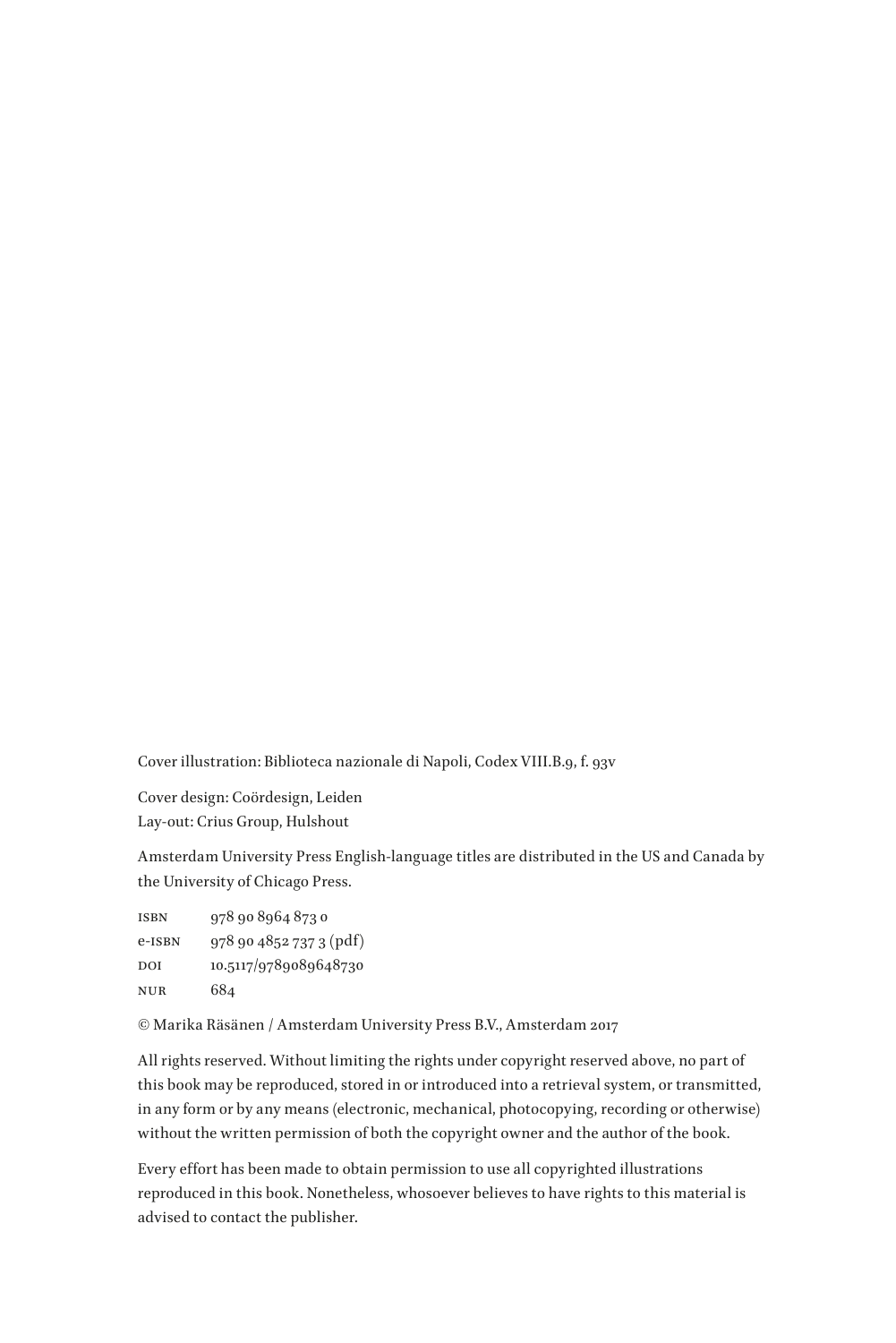# **Table of Contents**

|                         | Acknowledgements                                               | $\overline{7}$ |
|-------------------------|----------------------------------------------------------------|----------------|
|                         | Introduction                                                   | 9              |
|                         | The material and allegorical presence of the Saint's remains   | 9              |
|                         | The long last journey of Thomas's dust                         | 11             |
|                         | The Thomas relic cults                                         | 14             |
|                         | Readings of the corpse: textual, allegorical, and iconographic | 18             |
|                         | A note on the spelling of names                                | 25             |
| $\mathbf 1$             | The Death of Thomas, 7 March 1274                              | 27             |
|                         | The memory of Thomas's arrival at the Monastery of Fossanova   | 28             |
|                         | At Thomas's bedside                                            | 39             |
|                         | Visions of the last breath                                     | 52             |
|                         | The funeral                                                    | 62             |
| $\boldsymbol{2}$        | The Miraculous Body in Fossanova                               | 73             |
|                         | Hidden corpse, revealed sainthood                              | 73             |
|                         | The tomb at the centre of liturgical practices                 | 86             |
|                         | 'Blessed Thomas, the saint corpse, release me from this fever' | 104            |
|                         | Divided body, fragmented sanctity                              | 119            |
| 3                       | Thomas's Land-Praesentia among the Faithful                    | 135            |
|                         | Becoming the Patron Saint of Priverno                          | 136            |
|                         | Rays of sainthood around Fossanova                             | 150            |
|                         | The strongholds of Thomas's cult in Southern Italy             | 168            |
|                         | The treasure in Fondi                                          | 185            |
| $\overline{\mathbf{4}}$ | Written Remembrance of the Remains                             | 203            |
|                         | A problematic possession in the hagiography                    | 204            |
|                         | Memorial practices of the body on Thomas's Feast Day           | 217            |
|                         | Promoting the rightful ownership of Thomas's corpse            | 233            |
|                         | Thomas's Neapolitan memory                                     | 242            |
|                         | The importance of the matter                                   | 249            |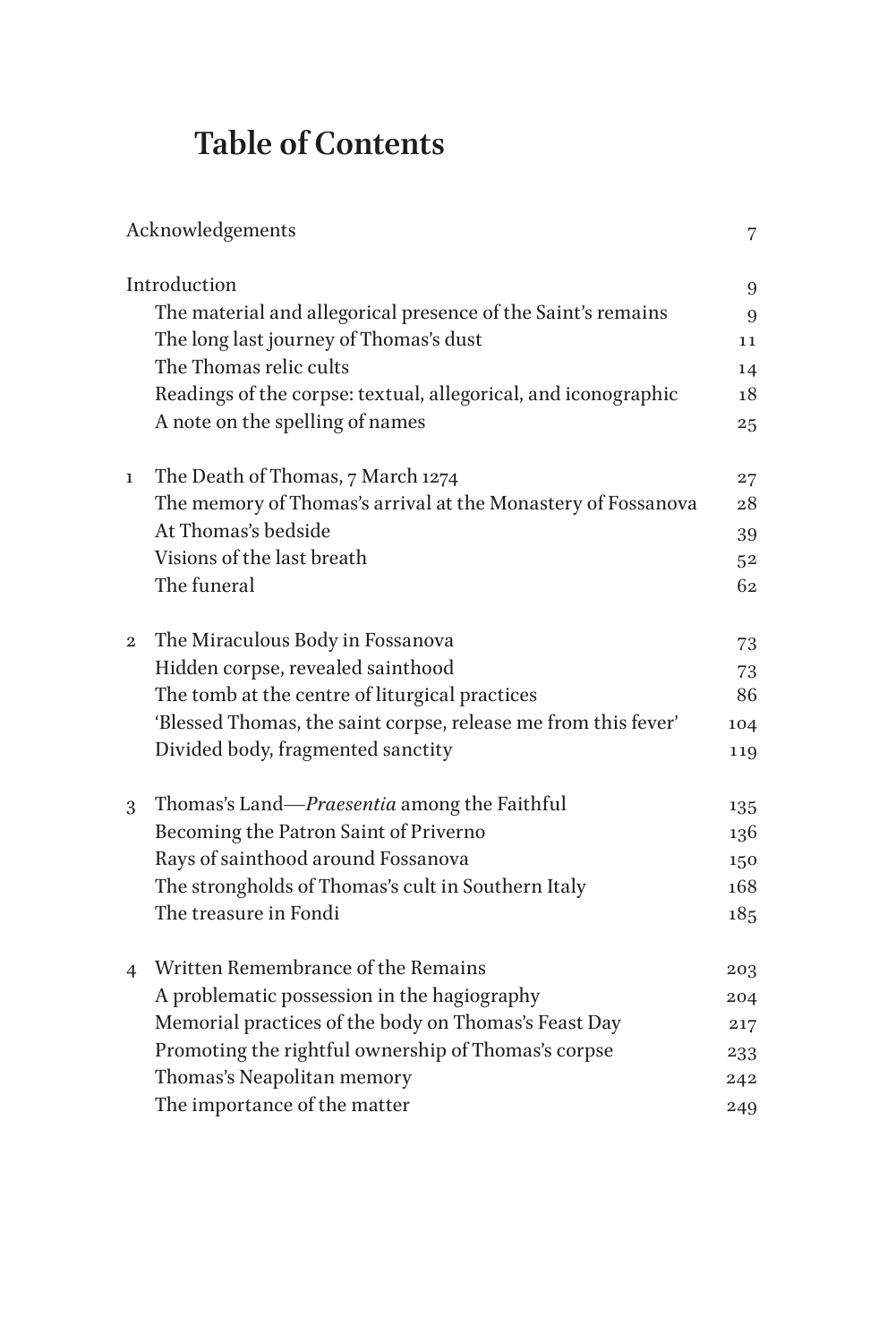| Conclusion: The Endless Story                                                               | 259        |
|---------------------------------------------------------------------------------------------|------------|
| Appendix 1: DE SANCTO Thome de Aquino<br>Transcription from the manuscript Vat. lat. 10153. | 269<br>269 |
| Abbreviations                                                                               | 273        |
| Bibliography                                                                                | 275        |
| Index                                                                                       | 301        |

## **List of Illustrations**

| Illustration 1              | Thomas's Land map                                     | 26  |
|-----------------------------|-------------------------------------------------------|-----|
| Illustration 2              | The soul of Thomas Aquinas at the moment of his       |     |
|                             | death                                                 | 57  |
| Illustration 3              | The Transitus of St Dominic's soul                    | 60  |
| Illustration 4a             | Thomas's funeral                                      | 66  |
| Illustration <sub>4</sub> b | Lamenting women wearing the habits of Dominican       |     |
|                             | nuns                                                  | 66  |
| Illustration 5              | Thomas's green corpse at Fossanova                    | 70  |
| Illustration 6              | The placement of the tomb-shrine of Thomas            |     |
|                             | Aquinas in the apse of the main church of Fossanova   | Q1  |
| Illustration 7              | One of four medallions representing Thomas's shrine   | 92  |
| Illustration 8              | The lunette above the door of the refectory depicting |     |
|                             | St Thomas Aquinas, the Virgin Mary and child and      |     |
|                             | St Anthony the Hermit                                 | 103 |
| Illustration 9              | San Tommaso Church, Roccasecca                        | 174 |
| Illustration 10             | The opening of Thomas's liturgical feast, ms. 190 at  |     |
|                             | the Archivio del Duomo, Orvieto                       | 175 |
| Illustration 11             | The altar panel depicting the Madonna and child       |     |
|                             | and its commissioner, Museo del Duomo di Anagni       | 178 |
| Illustration 12             | Thomas's altar at the Dominican Church of Salerno     | 217 |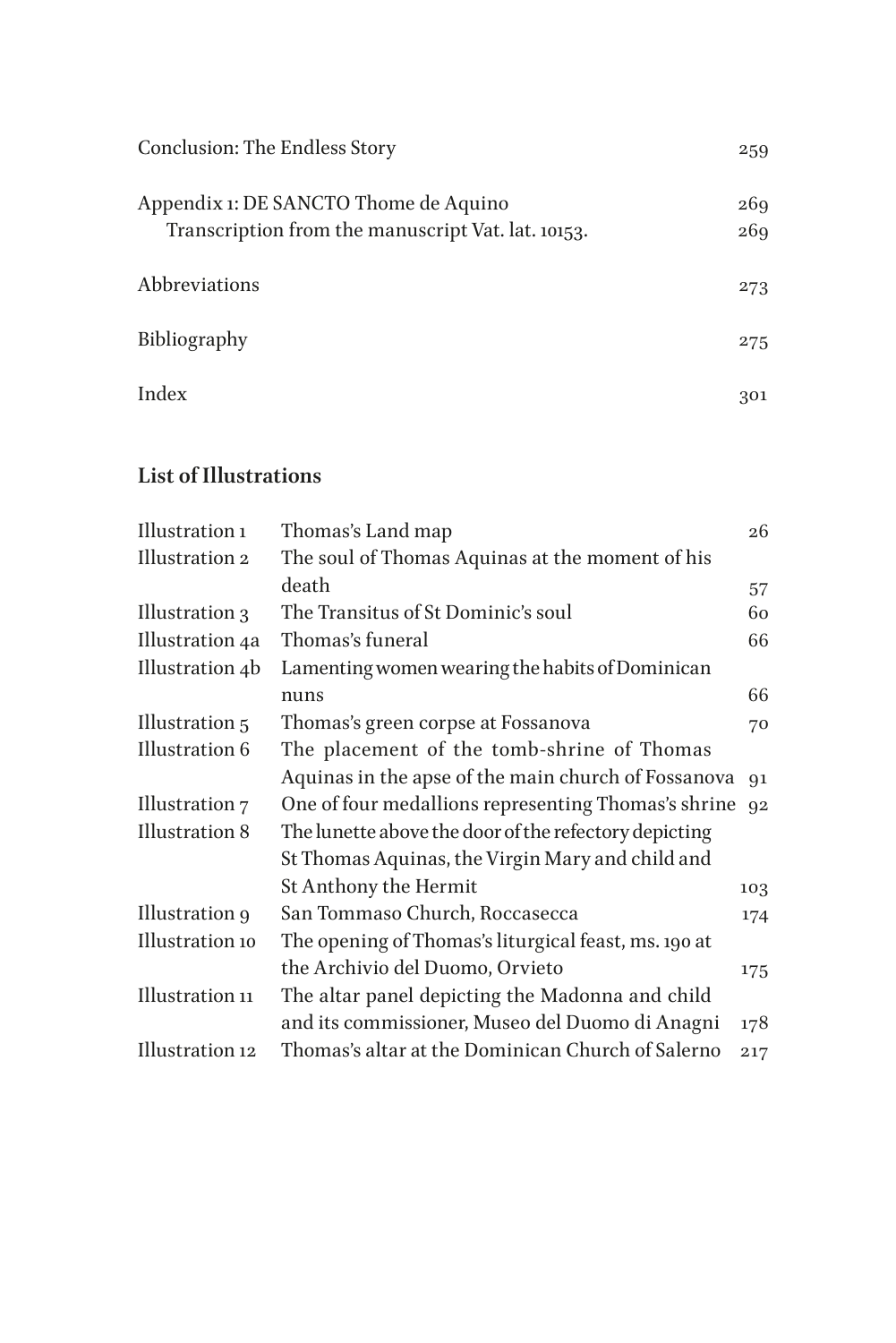## <span id="page-7-0"></span>**Acknowledgements**

This book is the fruit of several years of study, first in Rome while I worked as an *assistente scientifico* at 'Villa Lante', the Finnish Institute of Rome, later as a project researcher at the Turku Centre for Medieval and Early Modern Studies, and finally as postdoc researcher in the research project 'Modus vivendi: Religious reform and laity in late medieval Europe', directed by Marjo Kaartinen and funded by the Academy of Finland. My original research on the history of the body of Thomas Aquinas was undertaken as a PhD thesis at the Department of Cultural History at the University of Turku.

As I have had the privilege to be a member of several academic communities during the course of my studies, I have accumulated many debts of gratitude, both professional and personal. I have benefited greatly from the encouragement, guidance, and trust of my supervisors, Hannu Salmi and Marjo Kaartinen. I am grateful to my opponent Constant Mews and to my pre-examiner Maiju Lehmijoki-Gardner for their valuable comments and suggestions; without their contribution, this study would be much less worthwhile than it is now. I am also grateful to Stefano Pagliaroli, a specialist in the history of Fossanova, who has meticulously read my manuscript and corrected many of my errors. Sofia Boesch Gajano has had an influential role in my thinking on hagiography, through both our discussions and her own texts. She also read a part of the present text and made thoughtful comments regarding Thomas's cult in South Lazio, for which I am deeply indebted. The valuable criticism, tireless support, and joint adventures with the Modus vivendi researchers, Meri Heinonen, Reima Välimäki, and Teemu Immonen have made the writing process easier and more enjoyable than it would have been without their comments and companionship.

Jochen Johrendt has warmly welcomed me and offered a rich and stimulating environment for study at the Department of History of the Bergische Universität of Wuppertal, where I spent two months in 2014. The period was crucial for extending my knowledge of the liturgical manuscript sources of Thomas's feasts. I also owe my thanks to Éric Palazzo, who has invited me to continue my studies at the CESCM in Poitiers in 2016. We have already been colleagues for a considerable time and I have enjoyed our lively discussions on methodological matters, which have had a great impact on my thinking.

Among all the places in the world Villa Lante is special: I am grateful to the former director of the institute, Christian Krötzl, and the intendent Simo Örmä, as well as to its many members who also became close friends, for their encouragement and help. Among the Italian colleagues, I owe an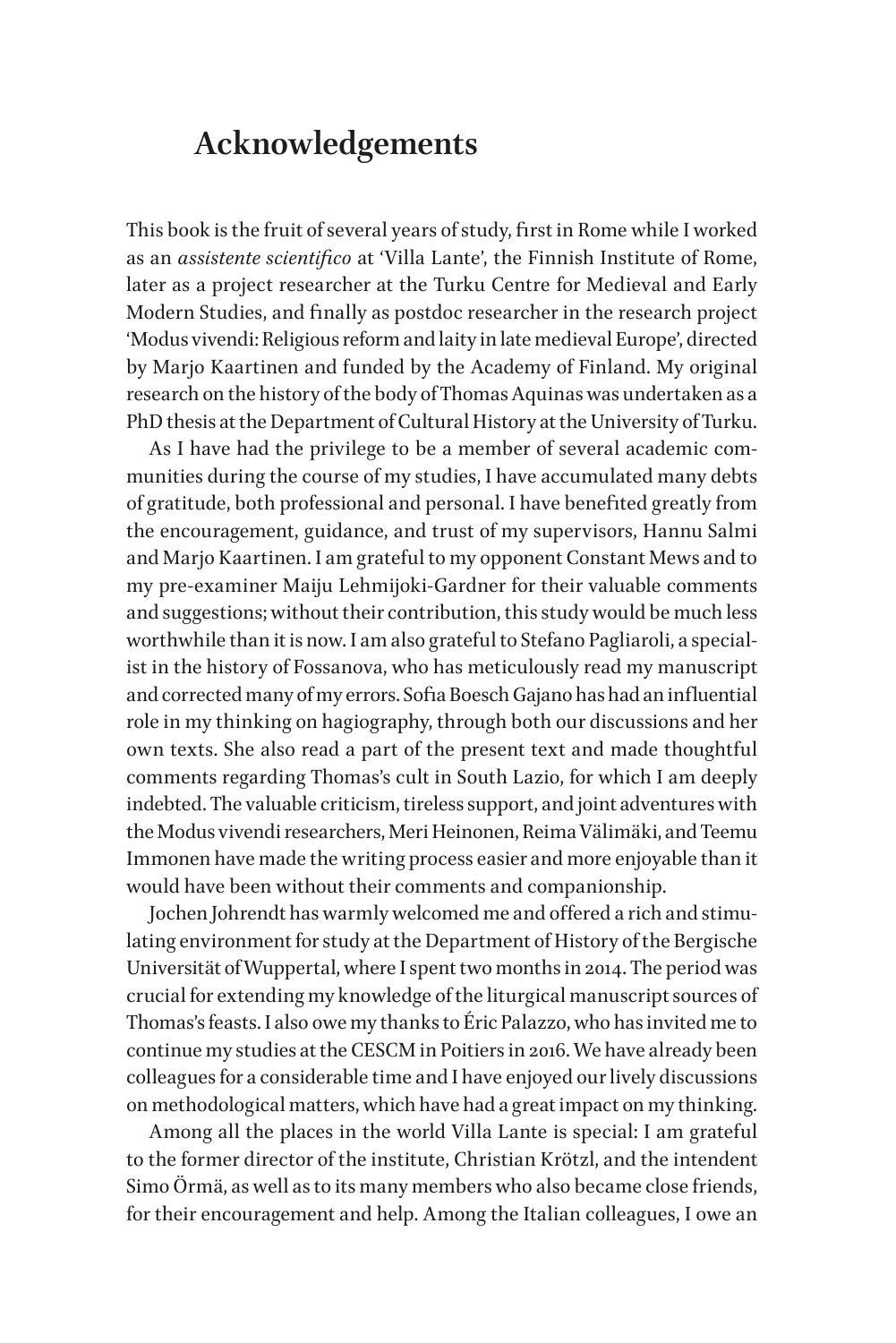enormous debt to Professor Francesco Scorza Barcellona, who helped me in several ways to familiarize myself with the Italian academic environment.

I owe a special thanks to Dr. Philip Line: without his diligent reading, suggestions about the contents of the manuscript and corrections to my English, the book would have been a mere shadow of its present form. I am indebted to Kalle Korhonen and Seppo Heikkinen for their help with some difficult Latin verses, and Juhana Heikonen for drawing the map 'Thomas's land'. Kirsi Salonen from the editorial board of the Crossing Boundaries series has performed an enormous task by reading and commenting on my work, as well as by correcting my expressions and typing errors. I also have to thank Matti Peikola, the editor-in-chief of the Crossing Boundaries series, for having accepted my contribution to it, not to mention the whole staff of the AUP for their professional attitude.

This study would not have been possible without the support of many institutions, especially the Turku Centre for Medieval and Early Modern Studies and the Institutum Romanum Finlandiae. I gratefully acknowledge the scholarships awarded by the Kone Foundation, the Finnish Cultural Foundation, the Jenny and Antti Wihuri Foundation, the Turku University Foundation, the Oskar Öflund Foundation, and the Italian government.

I have worked in a number of archives and libraries, especially the Vatican Library, the École française de Rome, the American Academy in Rome, the Archivio generale dell'ordine dei Predicatori, the Archivio and Biblioteca dei Predicatori in Bologna, the Instituto storico dei domenicani in Rome, the Biblioteca nazionale di Napoli, the Biblioteca nazionale di Firenze, the Bibliothèque municipale of Colmar, the Bibliothèque nationale de France, the Bayerische Staatsbibliothek, the National Library of Helsinki, and the Archives of Monte Cassino. I would like to thank their staff for their helpfulness.

At certain points during my academic life I have had the good fortune to meet some exceptional persons who have also become my dearest friends: Liisa Lagerstam, Kirsi Majantie, Jaakko Tahkokallio, Laura Mastroddi, Ria Berg, Gritje Hartmann, Jesse Keskiaho, and Heli Rantala. I thank them all for caring.

The final word is reserved for my family: My most tender thanks go to my daughter Livia, who has given me her absolute trust and admiration, feelings which communicate themselves to me and stimulate me to go further. The trust and love of my husband, my mother, my sister, and all my extended family have always had a huge significance for me, a significance I feel I have given inadequate expression to. This is a suitable place to express my enormous gratitude.

In Villa Lante, 3 December 2015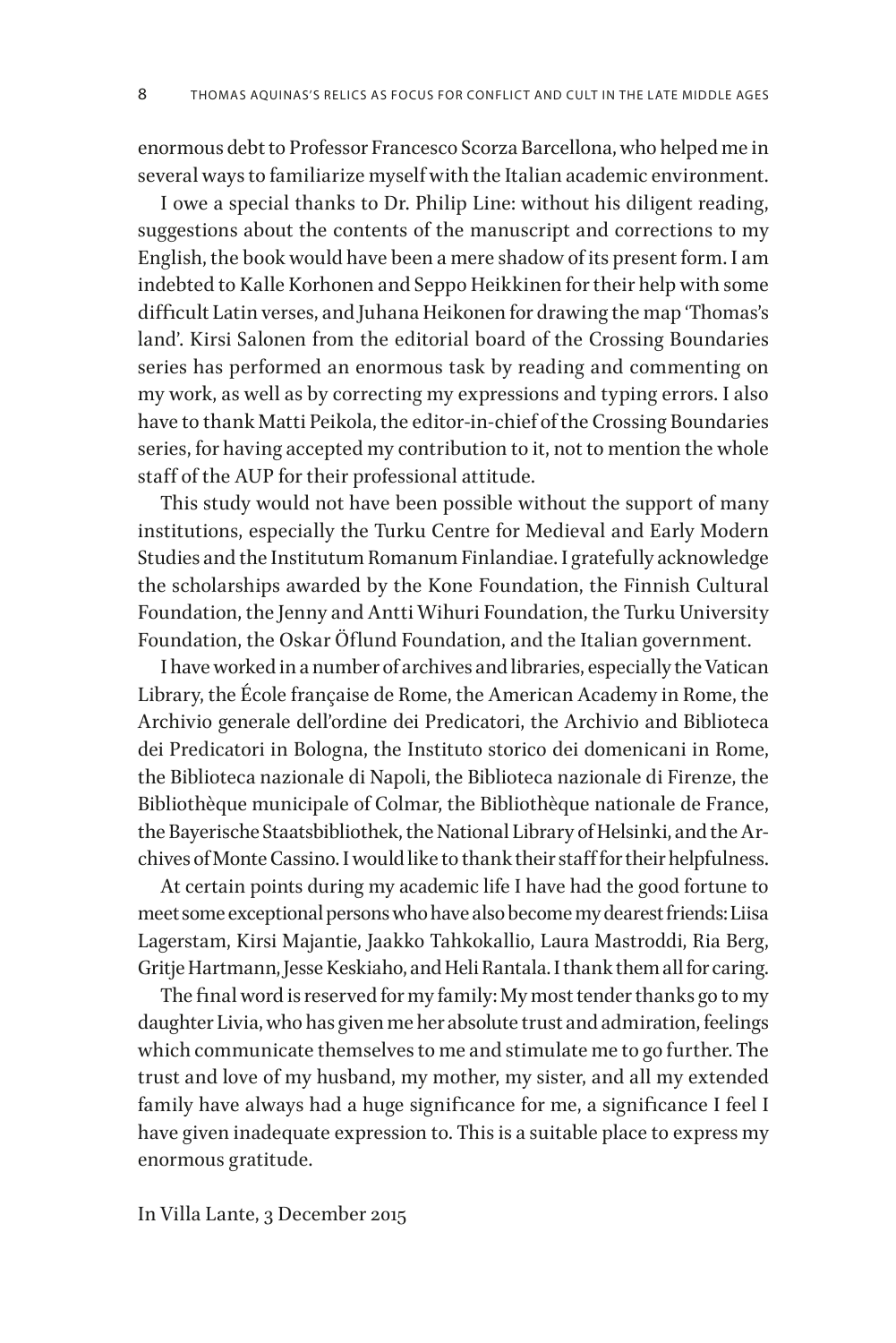## <span id="page-9-0"></span>**Introduction**

#### **The material and allegorical presence of the Saint's remains**

But now we beseech you, out of our gratitude and devout affection towards the memory of so great a cleric, so great a father, so great a master, in your generosity to grant us the bones of him now dead whom we could not recover alive; for it were surely in the highest degree improper and unworthy that any town or place other than Paris, than this the noblest of all university cities, should guard the bones of him whose youth was nourished, fostered, and educated here at Paris, which then received from him in return the inexpressible benefit of his teaching. Does not the Church rightly honour the bones and relics of her saints? Then is this not a desire both reasonable and pious that we should wish to give lasting honour to the body of such a master? Thus he whose fame is kept green amongst us by his writings, may also, by the remembered presence of his tomb in our city, live on forever in the hearts of our posterity.<sup>1</sup>

This book is about the dust of one of the most famous medieval philosophers, Thomas Aquinas (1224/5-1274). It is remarkable that, shortly after his death, Thomas's dust was not simply perceived as the physical remains of a philosopher, but as a holy relic. Today, however, Thomas's saintly status is largely forgotten. For Thomas's contemporaries, both the body and the theology seem to have been indistinguishable, as the above letter attests. It was written at the University of Paris in May 1274. Despite this petition, the corpse remained at Fossanova, a Cistercian Monastery in Southern Italy and the place of Thomas death on 7 March. There the remains became the focus of veneration, desires, and disputes between the Cistercians of Thomas's death place and the Dominican friars, not to mention kings, popes, Thomas's own family, and other laypeople, from Thomas's death in 1274 until the removal of the most important parts of his remains to France in 1368.

The study seeks to understand how Thomas's remains were perceived during the period when the corpse was guarded in Southern Italy (1274-1368).

<sup>1</sup> The citation is from the letter of the Faculty of Arts of the University of Paris sent to the General Chapter of the Dominican Order on 2 May 1274: Laurent, 1937, pp. 583-586. The translation from Latin into English is by Foster, 1959. The significance of the letter from the viewpoint of the Faculty of Arts is discussed, for example, in Kretzmann and Stump, 1993, pp. 13-14. See Birkenmajer, 1922, pp. 1-32, and 1925.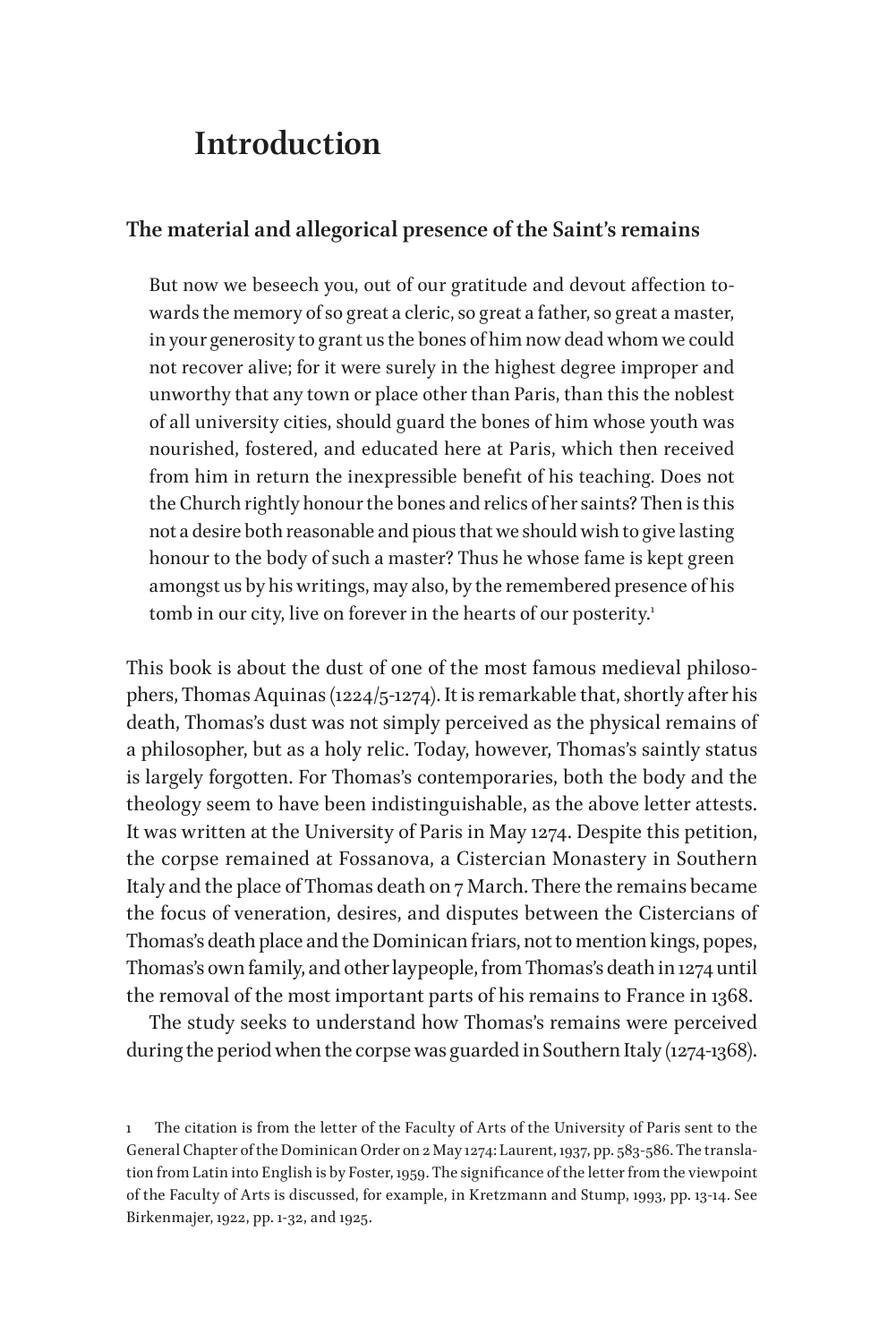A special focus of attention is the perception of the Cistercians, the Dominicans, and the laity of Southern Italy—among whom Thomas's family were the most important. Through an interaction between the remains of the theologian and these three groups, the dead body was defined and redefined among contemporaries. The basis of this interaction was the idea of the concrete presence of the saint in his or her relics, which gave the latter their significance. According to the commonly shared theological concept, a saint, from the moment of the death, continued to live both in heaven and on earth in his or her corpse and every piece of it.2 The relic was a material representation of the Saints' presence in the place where it was located.3 Together with this corporeal presence, I study the situations in which the presence of Thomas's corpse was created by other media such as texts, liturgy, iconography, or material objects other than body part relics.<sup>4</sup> The saint's presence created by any medium enabled an interaction which affected both the relics and the devotees.

The question of perception thus has two aspects, material and allegorical: the former centred on his actual remains and the latter on Thomas's corpse as 'imagined' through liturgical or other cultic practices and in some rare cases, everyday activities. In both situations the relics were made visible, tangible, audible, and even possible to smell and taste. In other words, if the corpse was not materially present, it was possible to create it verbally, pictorially, or allegorically from elements that were not directly connected to Thomas's remains, to the extent that the presence of the corpse was even perceptible by nose or mouth. Both of these *praesentiae*, physical and imagined, were equally real to the listener or spectator.

My central argument is that although medieval communities were able to create the real presence of Thomas's corpse within them by different techniques, the question of the material presence of Thomas's remains became increasingly important. For this reason, the central thread of the present study is the problematic issue of the possession of the saint's dust, the origins of which I discuss in Chapter I. According to a classic study of Nicole Herrmann-Mascard's *Les reliques des saints. Formation coutumière d'un droit*  (1975), medieval Canon law did not provide clear regulations regarding the possession of relics. Herrmann-Mascard suggests, and my study would seem to bear this out, that studying the practices of handling the relics, texts of

3 Brown, 1983, pp. 10-11.

<sup>2</sup> Boesch Gajano, 1999a.

<sup>4</sup> For a recent and enlightening discussion on the presence of the saint through language and texts in the Middle Ages, see Malo, 2013.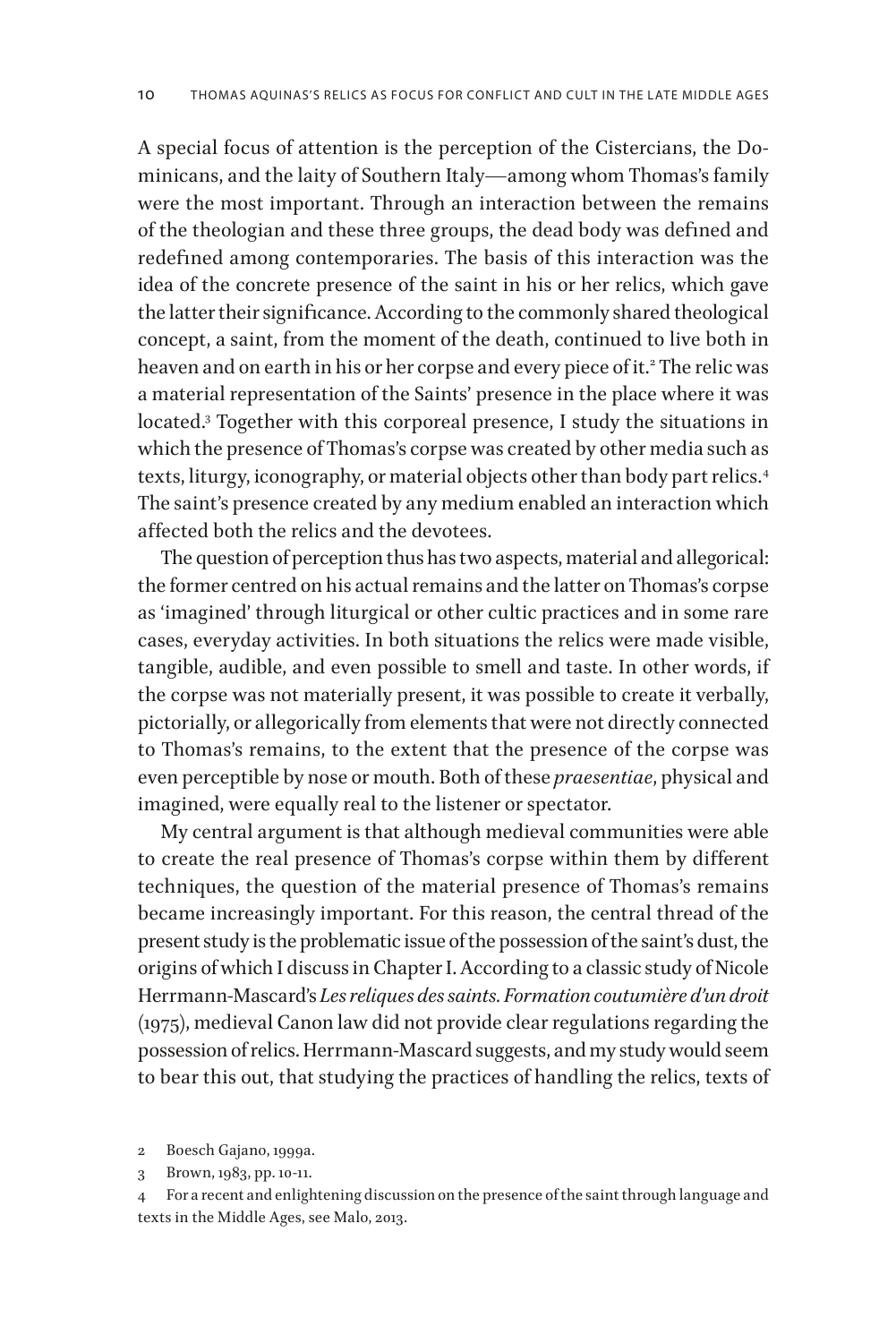<span id="page-11-0"></span>theologians, and other related matters would reveal case-specific interpretations of the commonly shared conception of rights to possess the relics.5 The question of the right possessor and location for Thomas Aquinas's corpse had a very powerful influence on the discussion of his sainthood and the texts concerning his afterlife for a hundred years after his death. In Chapter II, I focus on Fossanova during the period when Thomas's physical remains lay in a tomb there, and analyze the ways in which Thomas's corporeal presence was materialized by architecture, iconography, and liturgy to serve the devotion of both monks and laity at the Abbey that was his original resting place. Very few lay communities had the honour of having Thomas's relics in their custody. Even so, the laity perceived the presence of the corpse powerfully within a short distance of Fossanova, or they experienced its presence via single body part relics, or items or places linked to the body or around the Monastery. The imagined presence of Thomas and his corpse in the lay perception is handled in Chapter III.

A view of Thomas that contrasted in some ways to that of Fossanova was created initially by the Dominicans from Southern Italy, eulogized Thomas's thaumaturgic body. They did this through their texts, which were created and used in isolation from the corpse or relics. These narratives reveal a perception of Thomas's remains, even an intense relationship with them, yet without access to them. The Dominicans created Thomas's *praesentia* in their own minds and those of congregations or spectators with the use of the relics through text and ritual, as I will argue in Chapter IV. Even though the relics were not materially present, a devotee could sense the body of Thomas with the help of the liturgy, involving the use of chant, candlelight, incenses, and gestures.6 We should not, however, allow these experiences of Thomas's presence to lead us to forget that the saint's materiality, especially in his or her relics, continued to be central in late medieval culture.

#### **The long last journey of Thomas's dust**

Thomas Aquinas died in the Cistercian Monastery of Fossanova on 7 March 1274, and his body was buried in the Monastery. From its beginnings as an ordinary memorial site the tomb grew to become a pilgrimage place.

<sup>5</sup> Herrmann-Mascard, 1975, pp. 313-314.

<sup>6</sup> For similar approaches to materiality through art and liturgy in the Middle Ages, see the studies of Éric Palazzo, especially Palazzo, 2010a, pp. 25-56. The roots of experiencing the presence of the saintly person with all the senses were, however, in Late Antiquity: Brown, 1983, pp. 10-11.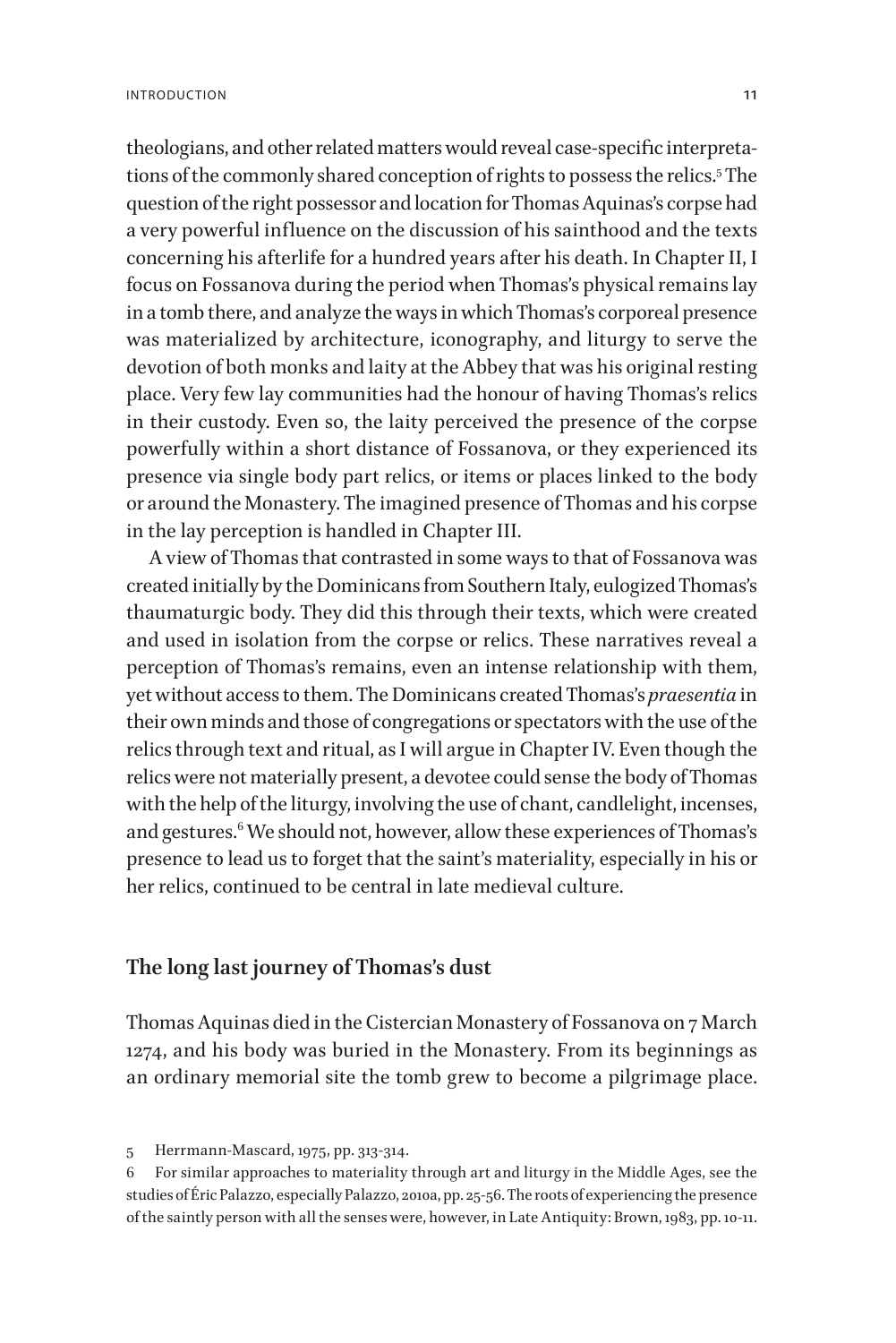Commemorative and cultic practices were pursued on a large scale at the tomb by the monks of the Monastery, Thomas's family and other laypeople, as well as the Dominican friars on occasion, had a significant role in turning Thomas's remains into valuable relics.7 The most important reason for the continuous revaluation of Thomas's remains, however, was that Thomas, a member of the Dominican Order, died in a Cistercian house. The Cistercian community considered him theirs, but so too did the Dominicans. According to the Dominicans, it would have been justified and natural to place their spiritual brother and praised saint in one of their own churches. The famous Dominican preacher Remigio de' Girolami expressed this view very clearly: 'Oh, why does Fossanova keep these bones of the venerable Thomas? I beg that they could be moved from there and be kept by the Dominicans'.<sup>8</sup> Nonetheless, the Cistercians managed to hold their treasure and guard it against all rivals, Dominican Preachers, and others, for decades.

The question of the right location for Thomas Aquinas's corpse was, however, far more complex than a straightforward quarrel between two religious Orders, the Cistercians and the Dominicans. The prerequisites for a lively and varied interaction with the dead Thomas were present deep within Southern Italian culture. Thomas was originally from the area where he died, a fact which offered an excellent starting point for his cult at his death place in Fossanova. He was a member of a local family, that of the counts of Aquino. He was born in one of the family castles, at Roccasecca, in an area between the Papal States and the Kingdom of Naples.9 Although the family was no longer at the height of its power, it was nonetheless important.<sup>10</sup> Thomas's local origins and noble descent were emphasized in the Dominican literature for centuries. $<sup>11</sup>$ </sup>

7 On the interaction between the dead and the living, see Boesch Gajano, 1999a, p. 20, and 1999b; Canetti, 2002, pp. 26-27, 92.

8 'Heu nova cur Fossa / tenet hec venerabilis ossa? / Obsecro tollantur, / a fratribus hec teneantur'. For the edited rhyme, see Salvadori, 1901, p. 505; Laurent, 1937, p. 589. Salvadori does not date the rhyme precisely, but places it between 1270 and 1319, with Remigio's other texts which he has also edited for the article. Thomas's ode can probably be dated to the end of that period.

9 Different places have claimed to be Thomas's place of birth, with variable degrees of justification: among them are Roccasecca, Aquino, Belcastro in Calabria, and Naples. See Walz, 1961b, pp. 24-28. Nowadays, scholars are almost unanimous about the birthplace. For a recent study of Thomas's biographical data, see Porro, 2012.

10 The roots of the family have been traced back to 887, when Rodiperto, a Lombard, got the title of Castaldus of Aquino from Adenolfo, the Count, later Prince, of Capua: Walz, 1961b, pp. 21-22; le Brun-Gouanvic, 1996, pp. 96-97.

11 For example, *Ystoria*, II; the lections for Thomas's feast day, lectio I, Appendix.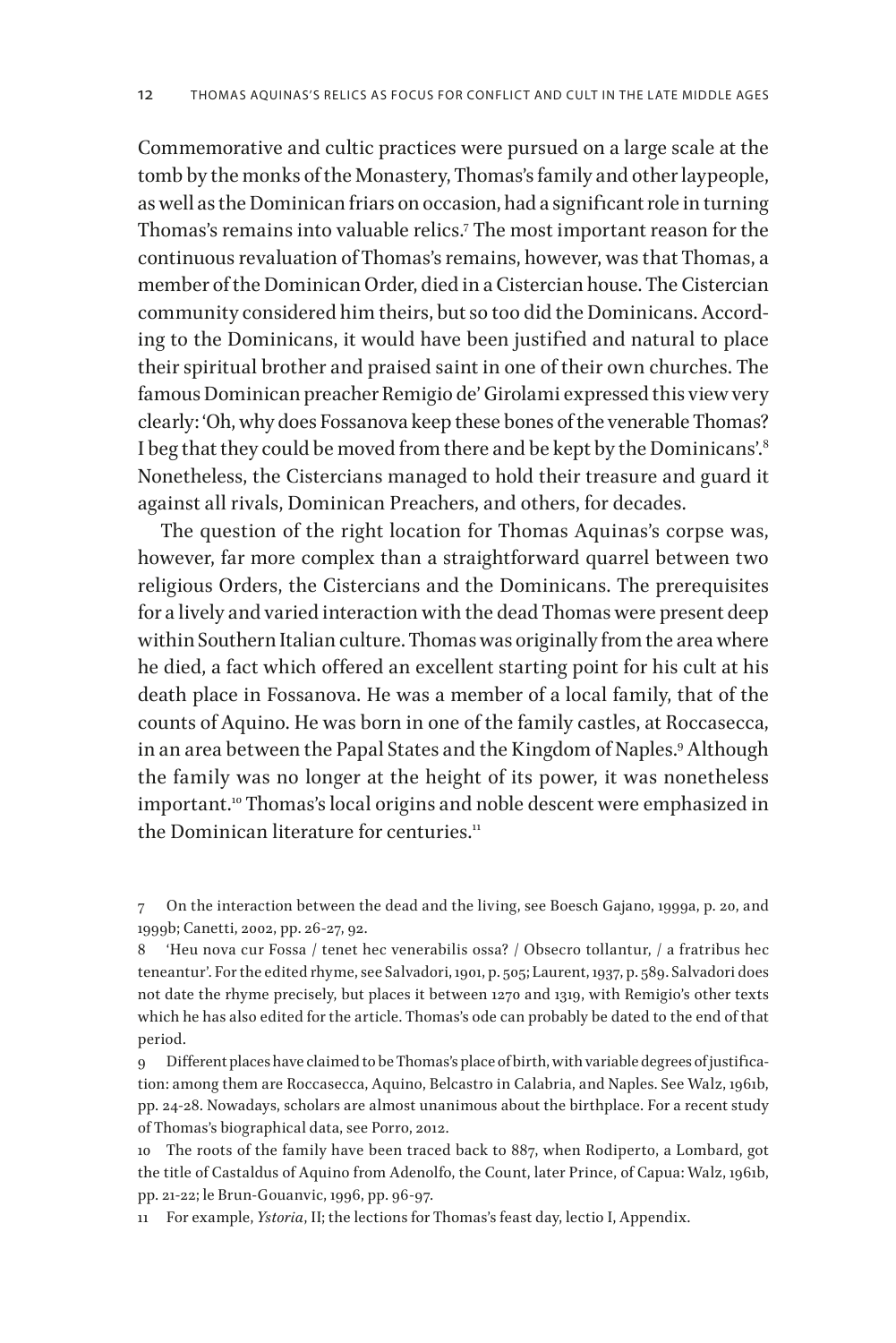Not only Thomas's family roots, but his intellectual roots, too, could be traced to the area. Thomas's connection with the religious institutes of Southern Italy began in *c.* 1230, when he was sent to the Monastery of Montecassino at the age of five or six to be educated as a Benedictine monk.<sup>12</sup> After studies at Montecassino, Thomas was sent to Naples to have a more intense education.<sup>13</sup> In 1244, in Naples, Thomas joined the Dominicans. This event was without doubt important for the local Dominicans, as the memory of the occasion lived on among the friars and had already been written down in the general history of the Order by 1259.<sup>14</sup> Despite entering the Order of Preachers and making a vow to cut off the bonds with his secular family, as was customary, Thomas maintained close relations with his relatives in Southern Italy. He was often seen as a guest in the castles and estates of his family and friends.<sup>15</sup> Although Thomas had an impressive international academic career, he was most closely linked to Southern Italy. He is most well known as the master of the University of Paris, but he also taught in Italy, in Naples, Orvieto, Rome, and Viterbo.<sup>16</sup>

The location of Thomas's tomb, his birth, his family, and his early career as well as his later connections to Naples and the surrounding region made him first and foremost a Southern Italian saint. It is not surprising that on the eve of his feast day, that is, on the vespers of 6 March, the choir began to chant an antiphon 'Blessed Thomas, Doctor of the church, light of the world, splendour of Italy'.17 At the same time, when the veneration of Thomas penetrated deeper and spread more widely among the Southern Italian communities, the dispute about the possession of his relics became more intense. Finally in 1368, Pope Urban V resolved the quarrel and decided to place Thomas's corpse into the care of the Order of Preachers in Toulouse, the city of his own education and academic carrier.<sup>18</sup> The new feast day for the translation of the corpse (28 January) was set, and the memory, if not the corpse, was divided between two locations, as described at the beginning of the translation festivities: 'Oh,

12 Opinions are divided on whether Thomas became an *oblatus* of the Monastery or not: more about the different views in Leccisotti, 1940, and 1965; Walz, 1961a, pp. 29-32. On the intellectual culture of the Monastery, most recently: Immonen, 2012.

13 Walz, 1961a, pp. 36-37.

14 On the story of his entry into the Order: Räsänen, 2010; Tilatti, 2003. The classic study of the subject is Mandonnet, 1924-1925.

15 On Thomas's career, see le Brun-Gouanvic, 1996. On Thomas's relations with his family, see Tilatti, 2003; Räsänen, 2010.

16 As regards all the above mentioned themes in Thomas's life, see Torrell, 1996; Weisheipl, 1983.

17 BAV, Barb. lat. 400, fol. 429vb: 'Felix Thomas doctor ecclesie lumen mundi splendor Ytalie'.

18 On the politics of the Pope regarding the transfer, see Delaruelle, 1955.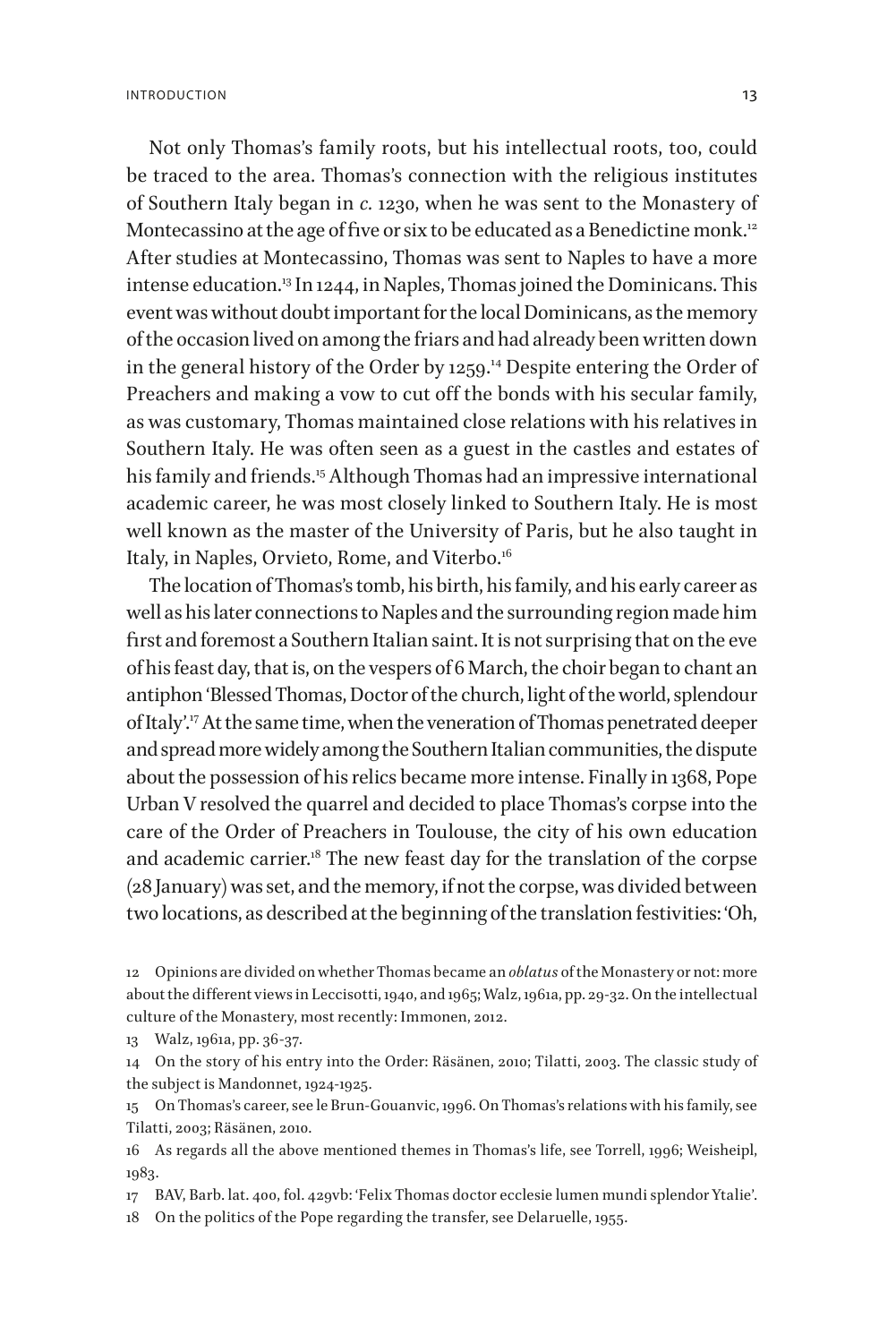<span id="page-14-0"></span>how happy is mother Italy, having sent out the ray of new sun, and equally happy has Gaul become, having acquired the mantle of the sun'.<sup>19</sup> The remains rested in peace in a rebuilt Dominican Church of Toulouse until the years of the Reformation, although discussion of their real location, especially the location of the head, continued during the following centuries.<sup>20</sup>

#### **The Thomas relic cults**

This book argues that in consequence of the interaction between the relics and communities, as well as individuals, a variety of Thomas Aquinas's relic cults flourished in several places of Southern Italy at the same time. Because of encounters and clashes between different groups of devotees over the relics, Thomas's corpse and its parts were continuously redefined: between the years 1274 and 1368 Thomas's body was translated or elevated several times inside the Monastery of Fossanova, and also two times between the Monastery and the nearby Castle of Fondi after the mid-fourteenth century. In addition, Fossanova donated a number of single relics to individuals and neighbouring communities. Every new location or depiction of the relic affected to the ways in which its (or Thomas') *praesentia* was created or recreated and perceived. For this reason, the method of examining the sources adopted in this book is to strongly contextualize and localize them, in order to identify place and time-related interaction between Thomas's remains and the community that venerated his physical or imagined relics. However, the study has a wider purpose, as a reappraisal of the significance of tangible and material experience in the Late Middle Ages.

Despite the colourful history of his corpse and his popularity as a philosopher, Thomas Aquinas the saint was largely neglected in modern scholarship until the awakening of interest in his remains in the last decade.<sup>21</sup> It is surprising that Thomas and other medieval Dominican saints, with the sole

20 Magnoni Valenti, 1772; Masetti, 1874; Montagne, 1923.

21 The most recent study concentrating on Thomas's corpse or relics before 2000s is Delaruelle, 1955. To this may be added the recent articles by Mews, 2009a and 2009b; Räsänen, 2005, 2010, 2012, and 2013, and a monograph of Giovanni Maria De Rossi (2013) on the longue durée of Thomas's cult and relics at the Monastery of Fossanova.

<sup>19</sup> 'O quam felix mater Ytalia / Novi solis enixa radium / Eque felix effecta Gallia / Solis hujus adepta pallium'. See Douais, 1903, p. 238. The translation is from an as yet unpublished article by Constant Mews entitled 'The *Historia translationis sacri corporis Thome Aquinatis* of Raymundus Hugonis'. I am indebted to Professor Mews for sharing his knowledge and several unpublished papers on Thomas Aquinas's cult.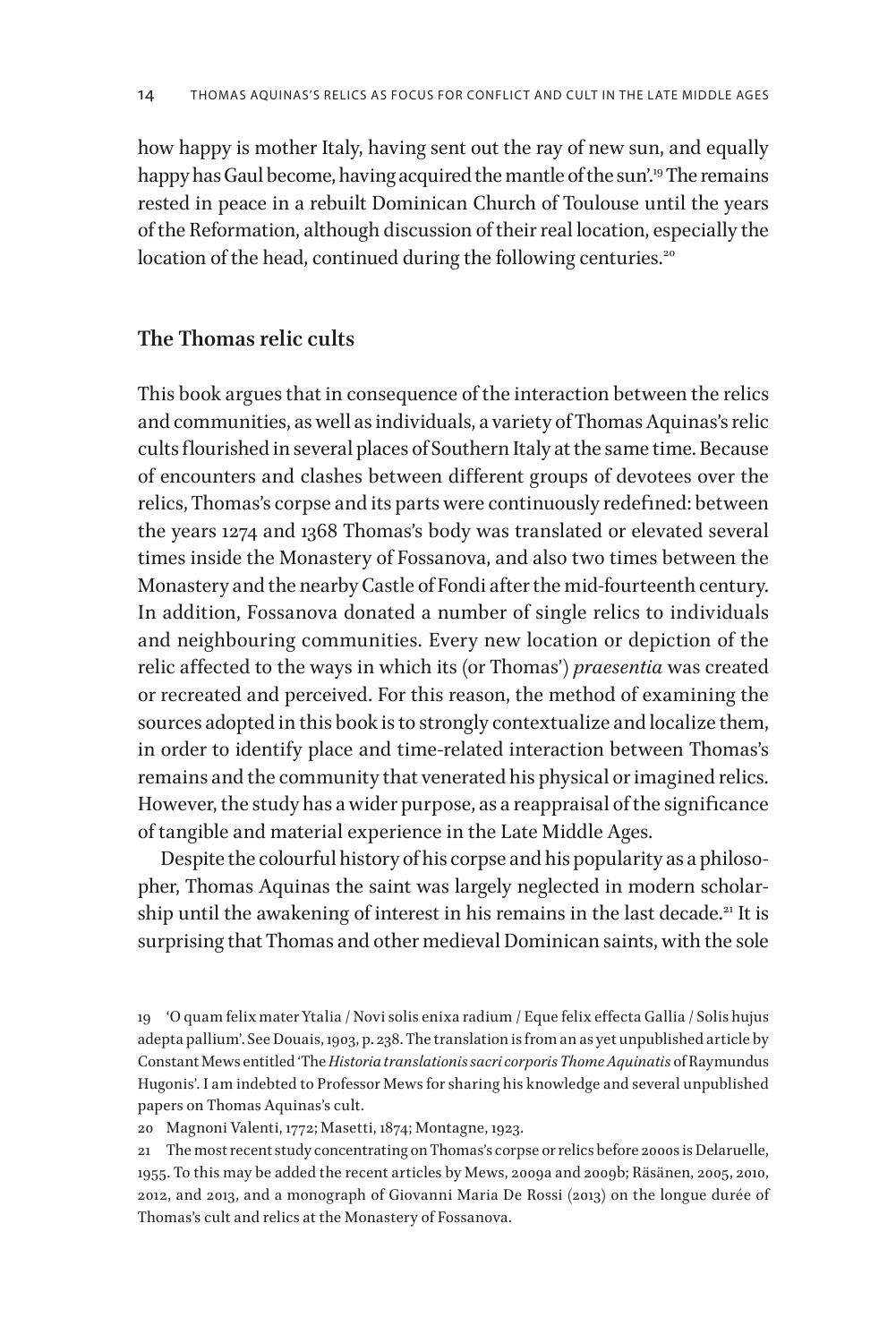exception of Catherine of Siena, have not enjoyed much popularity recently, certainly in comparison with Franciscan saints, and especially Francis of Assisi.<sup>22</sup> The history of Thomas's relics is a tale of devotion and veneration, but also of deviousness, treachery, and aggrandisement. It provides abundant possibilities for study, yet has largely been told in books published in the nineteenth and the early twentieth century. Among these books, the most important is a collection of medieval documents relating to Thomas's relics, transcribed by Douais and entitled *Les reliques de Saint Thomas d'Aquin. Textes originaux*. Also interesting is Cartier's rather free translation of the original texts, as well as Mortier's study of the translation of Thomas's relics from Italy to France.<sup>23</sup> Important among modern works for any study connected to the medieval image of Saint Thomas, mine included, is Claire le Brun-Gouanvic's edition of the *Ystoria sancti Thome de Aquino*, with a substantial introduction about Thomas's life.<sup>24</sup> Just as important as insightful introductions to Thomas's life and the basics of the cult are Jean-Pierre Torrell's *Initiation à Saint Thomas d'Aquin* and James A. Weisheipl's *Friar Thomas Aquinas*. 25

Since the majority of the studies about Thomas Aquinas's relics are more than a century old, there is a necessity for an updated survey with an approach that takes into account the recent and extensive scholarship of hagiography, which has flourished especially from the late 1970s onwards. Especially inspiring to me have been the studies of Sofia Boesch Gajano, Patrick Geary, and André Vauchez.<sup>26</sup> These scholars have emphasized the literary and concrete situations of the interaction between the relic, its location and devotional community to the processes in which the content and significance of medieval relic cults were born, lived, and transformed.<sup>27</sup> Previous scholarship has enabled me to recognize the mechanisms which

22 The first three Dominican saints have shared the same fate, although there are some recent and noteworthy studies on Saint Dominic: Canetti, 1996, and on Saint Peter Martyr: Prudlo, 2008.

23 Douais, 1903; Cartier, 1854; Mortier, 1907.

24 Le Brun-Gouanvic, 1996 and 2005.

25 Torrell, 1996; Weisheipl, 1983. One of the most recent biographical studies on Thomas Aquinas is Porro, 2012. In this, however, Thomas's last weeks and afterlife have been condensed into a few pages.

26 Geary, 1990 and 1994a; Vauchez, 1989; Boesch Gajano, 2008, 1999a, and 1999b. Other important researchers and their works for the basic formation of my interest in saints' relics have been Angenendt, 1997; Brown, 1983 (orig. 1980); Delahaye, 1961; Heinzelmann, 1979; Herrmann-Mascard, 1975; Webb, 1996; Wilson, 1986. For an interesting overview of the studies of hagiography, see Schmitt, 1984. During the writing process of this book several interesting studies on saints' relics were published, with gratifyingly similar approaches to mine: see especially Malo, 2013.

27 For similar ideas of functions and definitions regarding pictures of saints, see Belting, 1996.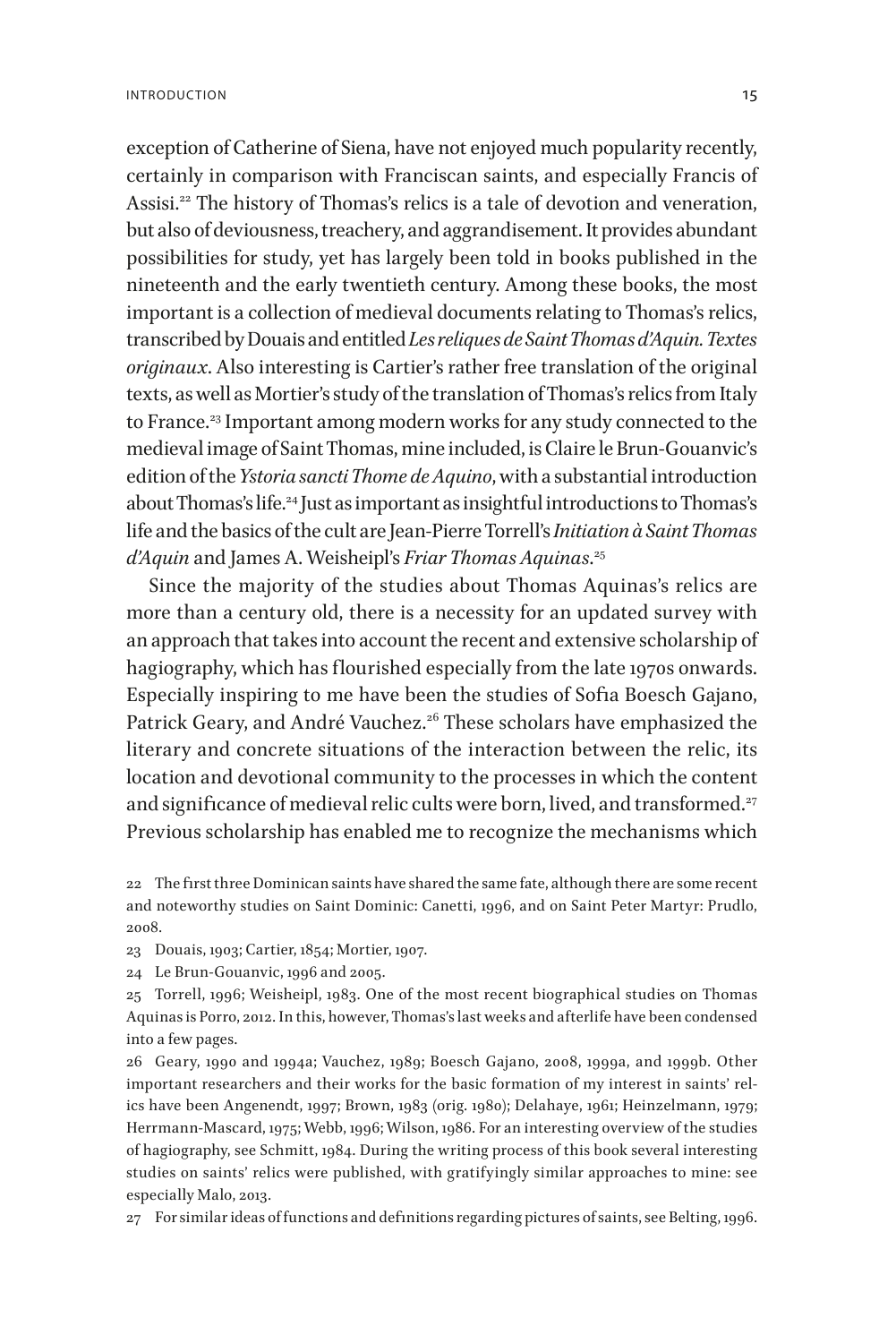changed the perception of the relics.<sup>28</sup> It is clear that there were many similarities between Thomas's cult, and those of other saints. It is, however, important to recognize that the eternal features connected to Thomas's personality and deeds, whatever they had in common with other saint's lives, were always adapted to or interpreted according to the current age and place.<sup>29</sup> This is the main reason why the study of Thomas's relic cult is important as such: scrutiny of the cult opens often a unique perspective to the understanding people had of their surrounding culture.

During the last decade, more attention has been given to the material processes used to make relics more valuable by displaying them in artistically elaborate reliquaries or monumentalized altars, even chapels.<sup>30</sup> Italian medievalists have been among the leading figures in the field, naming the process *tesaurizzazione* of the relics.31 This aspect of relic devotion is also taken into account in this study. Here it is argued that the positioning and display of the corpse or its parts had a significant effect on the ways in which people interacted with Thomas both physically and devotionally. In a more general sense, I adopt similar approaches to these matters as Herbert Kessler in his important book, *Seeing Medieval Art*. Kessler stresses the importance of tangibility and materiality for constructing the spiritual experience.32 Taking an even broader view of medieval culture, I wholeheartedly agree with Caroline Walker Bynum, who argued that Christian materiality in the Late Middle Ages needed reappraisal, its importance having long been underestimated.33 My aim is to continue the discussion on the continuing importance of a saint's material

30 In art history this process has been inevitable: see for example Hahn, 1997; Kessler, 2004; Cornelison and Montgomery, 2005; Cornelison, 2012.

31 See a special issue of the periodical *Sanctorum*, 2 (2005), which is a collection of the papers given in the seminar named *La tesaurizzazione delle reliquie* in Rome in 2004; Canetti, 2002; Sbardella, 2007. The same interest in different disciplines can be seen more internationally in a collection of articles in *Past and Present Supplements*, 5 (2010) edited by Alexandra Walsham, and in the relic exhibition at the British Museum in 2011: the exhibition catalogue edited by Bagnoli et al., 2011. See also Cornelison, 2012; Montgomery, 2010.

32 Kessler, 2004.

33 Bynum, 2011.

<sup>28</sup> Situations which frequently changed the position and perception of a saint in the eyes of contemporaries were natural catastrophes, wars or other large-scale disasters, Rigon, 1995, p. 65. On discoveries of relics and their *praesentia* more generally, Brown, 1983, pp. 92-93 and *passim*. 29 Paolo Golinelli reminds us that although the cults are phenomena of *long durée*, they should be analysed in their historical and social contexts, which are in continuous flux, see Golinelli, 2000, p. 247. The importance of *topoi* and their analysis within their own historical and cultural context has been recognized as a useful method of hagiographical study, at least from the 1980s. On interesting methodological approaches: Lauwers, 1988, p. 22; Roch, 2010. On 'how to read hagiography': recently Birkett, 2010, pp. 1-2, and especially Malo, 2013.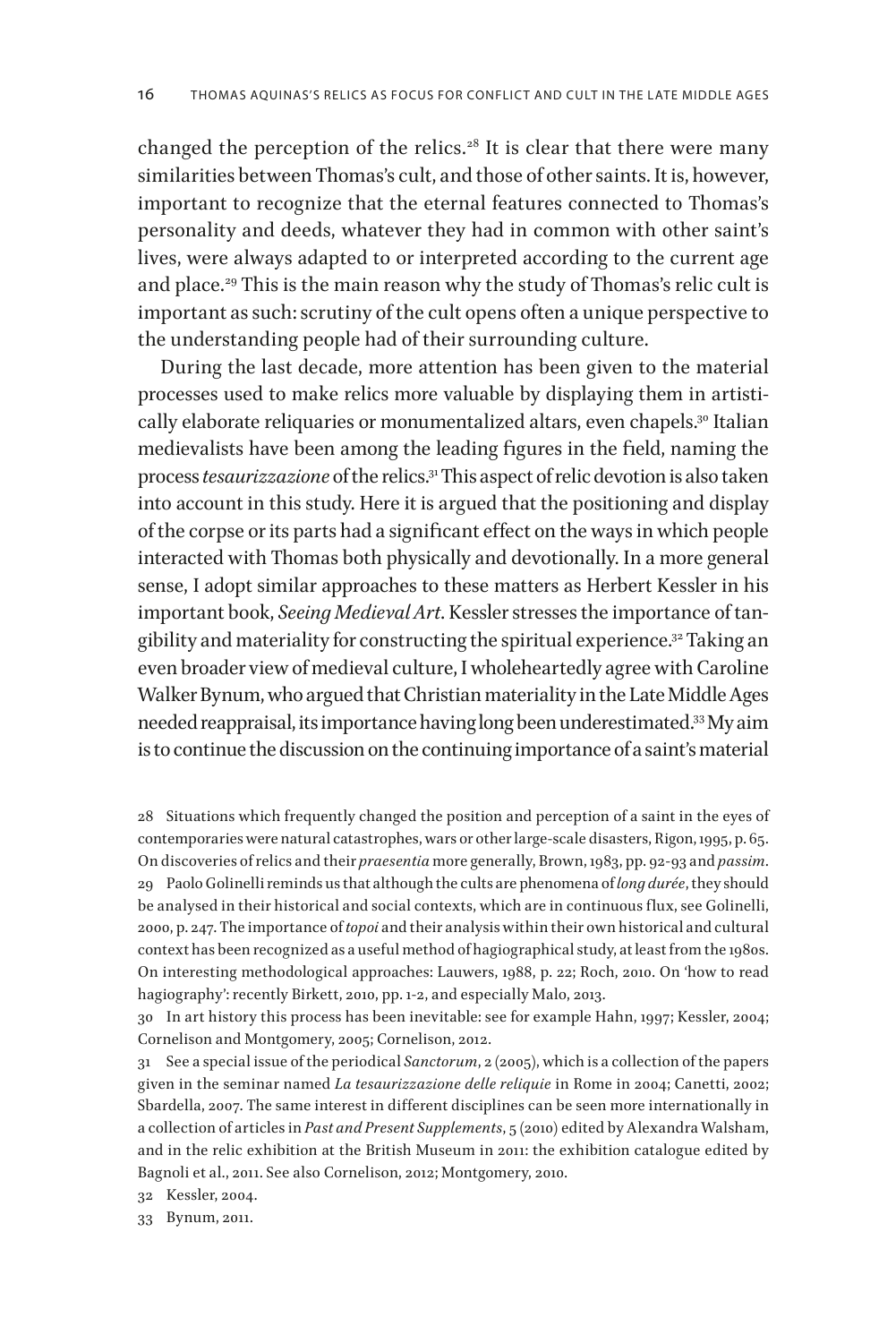presence in late medieval culture.34 This materiality existed not only in his or her corpse, the tomb, and other relics or pictures, but in other, more complex substitutes. The substituted elements may have been created allegorically, without any recognizable physical representation of the saint, in which case the place, situation, or recited words provided the interpretative material. In medieval culture, the desire and necessity to envisage the saint's corporeality was so great that it was even possible to perceive it through visions. Materiality was always at the centre of devotional practice in one way or another.

This study places a stronger emphasis on local diversity of relic cults than previous scholarship has done.35 Interaction always occurred in a certain place, locally, even if it took place in the imagination. I take the precise location of the relic cult as my starting point. Where was the corpse or relic: in a grave under a tombstone, in a shrine, in a reliquary, or concealed behind the altar? A wider context for the object of veneration might, for instance, be a shrine, altar, chapel, church, bedroom, home, castle, village, or town, or even an imagined place. As regards imagined relics, from liturgical sources reveal varying depictions of Thomas's corpse or elements connected with it that do not correspond to anything in the so-called standardized liturgy known from the majority of manuscripts. Similarly, I have found texts which are connected to each other in a particular way inside a codex. I would argue that these peculiarities of style or interpretation are an expression of particular needs or particular viewpoints focused on Thomas's body in the communities which used the books in question. An example par excellence is the Dominican community of Orvieto, which made a glorifying lectionary on Thomas, and especially on his corpse, at the turn of the fourteenth and fifteenth century.36 This manuscript and other texts can tell us about the local perception of the imagined corpse in places where there is no record of the real body or body parts ever having been present.<sup>37</sup> The holy topography of Thomas's relics was indeed varied, which quite naturally leads to the argument that this variety equally affected the perception.

<sup>34</sup> Boesch Gajano, 2008; Lehmijoki-Gardner, 2005.

<sup>35</sup> With this emphasis I am particularly inspired by Boesch Gajano, 2008. There exists an extensive literacy on local saints, civic saints, patron saints, and so forth, in villages, towns, monasteries, and other places during the Middle Ages, but these studies rarely discuss one cult in several places, seen from different angles at the same time. One exception is Laura Ackerman Smoller's article, in which she has been able to define different characters of Vincent Ferrer's image in Brittany, Toulouse, and Naples from his canonization processes before 1455: Ackerman Smoller, 2004. On civic cults: Golinelli, 1991 and 2000; Vauchez, 1995.

<sup>36</sup> The case of Orvieto is discussed in Chapter IV, and more deeply in my article 'The Memory of St. Thomas Aquinas' (2016).

<sup>37</sup> Especially BAV, Vat. lat. 10153.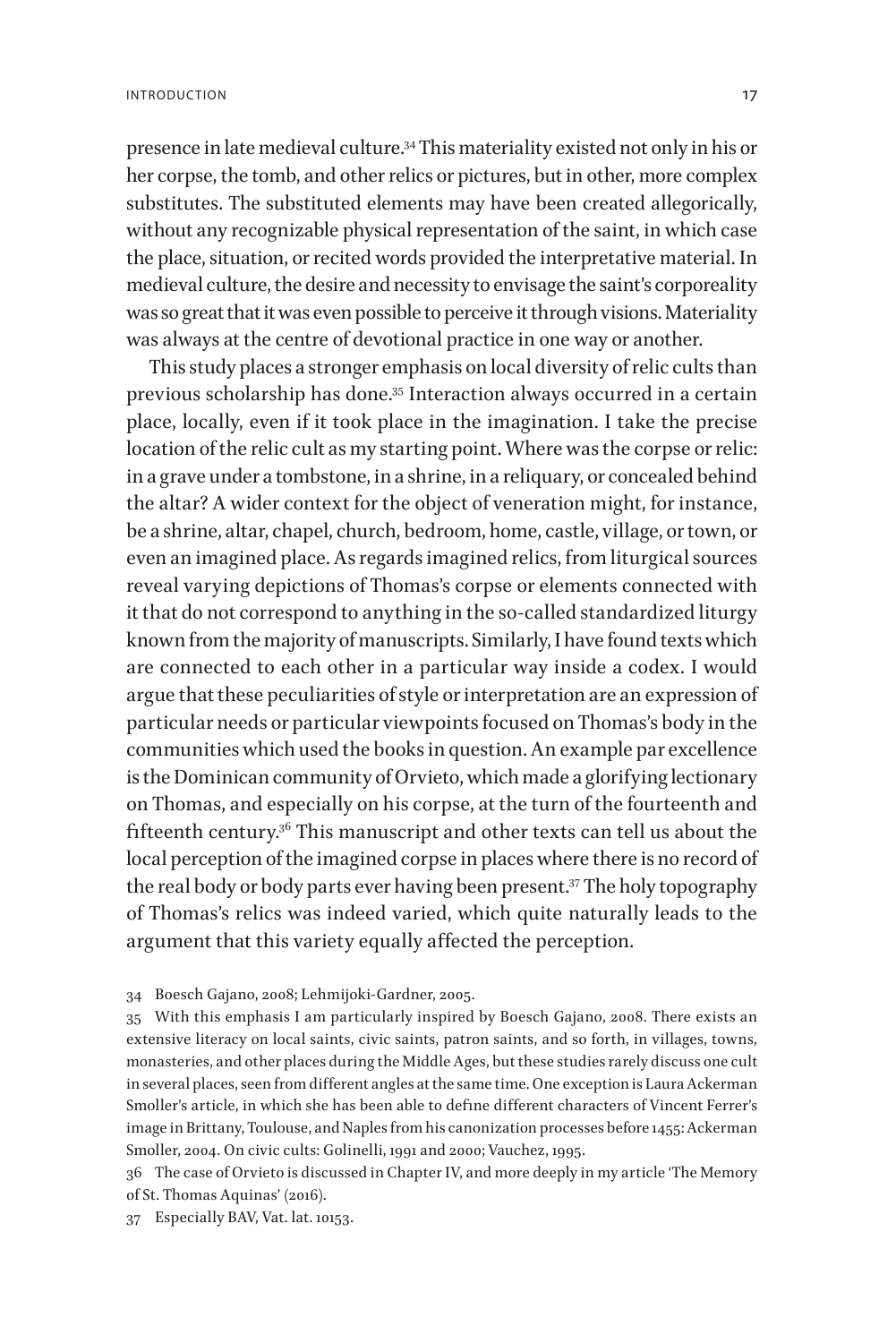<span id="page-18-0"></span>In the ever-developing history of Thomas's relics there were not one but several images of Thomas Aquinas—indeed, I argue that there were as many Saint Thomases as there were relics in the form of his body parts spread throughout Southern Italy. Every image had features in common with the others, but also unique characteristics. This study attests to the value of concentrating on a relatively small geographical area, in the Southern part of the Papal States and the northern part of the Kingdom of Naples, where culture—such as religion, government, economic life—was relatively homogenous. In a geographical context of this kind, where the interaction between Thomas's corpse and devotees quickly created devotional networks and certainly affected the perception of Thomas's remains in the neighbouring community, even slight diversities are revealing. This study, in showing that the remains of Thomas have strong local and time-related emphases in Southern Italy, will encourage a hagiographical approach which takes diversity into consideration as an aspect of a local cult rather than assuming that a given saint's images were homogenous in accordance with guidance from above.

#### **Readings of the corpse: textual, allegorical, and iconographic**

To find and explore Thomas's relic cults in all their diversity requires recourse to a variety of sources. The sources tell of the encounters and clashes between different groups that aspired to possess Thomas relics, which in turn led to rival interpretations of his sainthood. A source outline for this study is formed on the records of Thomas's canonization inquiries and lives of Thomas, composed mainly in the Dominican *scriptoria*, liturgical texts, descriptions of relic transportations, and histories of the Order of Preachers. Occasionally, various juridical documents, sermons, poems, material objects, and iconographical presentations shed light on the analysis.<sup>38</sup> Architecture and the artistic settings that surrounded or contained the relics are also studied in order to understand more fully the possible ways to perceive Thomas's relics that were open to his devotees in late medieval Italy.

The canonization of 1323 aimed to standardize the cult, and it did indeed have a strong influence on Thomas's image. The purpose of the process was initially to collect and conserve memories of Thomas—and especially memories regarding his saintly life and miracles—for the successful

<sup>38</sup> An important collection of various documents concerning Thomas's life and cult is Laurent, 1937. Douais has edited the principal texts concerning Thomas's relics in 1903.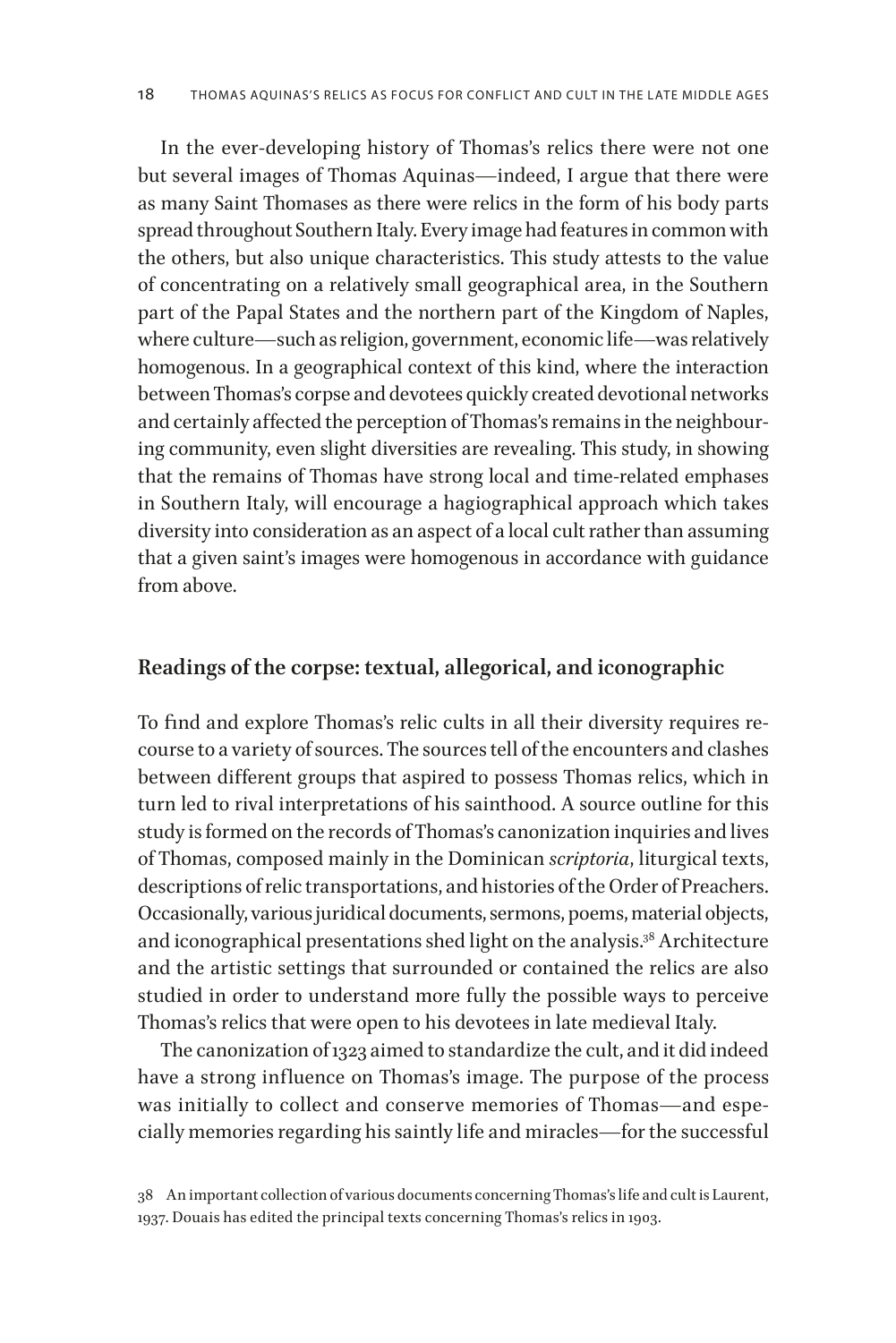canonization.39 In other words, memories and stories of Thomas considered suitable for the process, and ultimately for cultic texts, were selected. Although the purposes of the canonization inquiry may have been limited, this does not mean that careful reading of the testimonies cannot reveal the different attitudes and intentions of the protagonists—quite the contrary. In particular, the testimonies of the Cistercian monks reveal to us many different aspects of the competition over the possession of Thomas's corpse. Later, in the Dominican lives, the Cistercian emphases were interpreted in a more negative light, an approach designed to give a positive slant to Dominican claims that Thomas's corpse belonged with them. Furthermore, the differences in detail between all surviving texts make it clear that even within the Dominican Order, the corpse was perceived differently despite the intention to standardize Thomas's image in the canonization. All in all, my reading of the sources is intended to define the memory of Thomas, establish who maintained that memory (or memories), and examine the ways in which the mechanics that affected the maintaining of the memory were understood and used. I will illustrate this through an introduction to my main sources.

The canonization inquiries offer the most fruitful source material for exploring the ways in which the Cistercians of Fossanova or the laity who lived in the environs of the Monastery, perceived Thomas's body until the end of 1321 when the second inquiry (*Fossanova*) was carried out.<sup>40</sup> The stories about Thomas's last days, death, and *post mortem* miracles were formed inside the monastic and lay communities and kept alive orally. This shared memory of events around Thomas and his body can be perceived from the similar stories of the witnesses. Neverthelesss, the testimonies differ in detail despite their similar framework.<sup>41</sup> I suggest that even certain differences in the Cistercian testimonies are a mark of their communal

39 See processes *Neapoli* (1319) and *Fossanova* (1321). The great majority of the witnesses testifying in these two processes were monks, converses, or other dependents, and also neighbours of Fossanova (altogether 156 witnesses).

40 During recent decades, canonization processes have been frequently studied. Without doubt the most useful study concerning medieval sainthood is Andrè Vauchez's classic in 1981–I have used the Italian version, *La santità nel medioevo*, 1989. After Vauchez's pioneering study several other researchers have recognized the great potential of the canonization hearings as sources for the history of the medieval layman. To gain an idea of such a wide research field, see the anthology edited by Klaniczay, 2004.

41 Paolo Mariani has already studied the problem of discrepancies between the collective memory and various details in the depositions of the Cistercian monks of Fossanova: Mariani, 1996, pp, 280-291.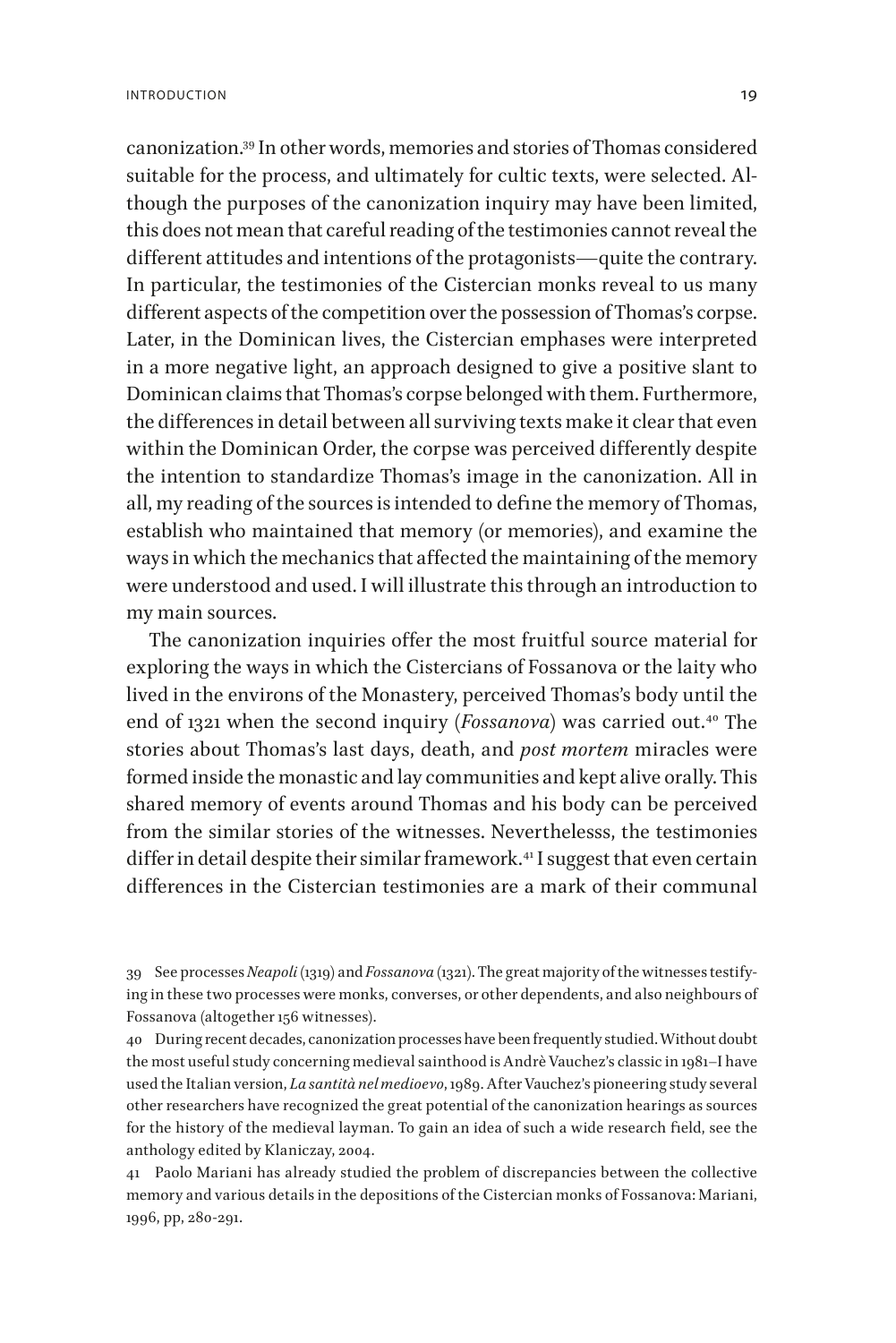memory.42 The errors' attest to a living tradition, and they exclude, to my mind, the possibility that the witnesses learned new miracle material by heart in preparation for participation in the hearings.<sup>43</sup> Behind the differences lay an as yet unstable memory of Thomas, influenced by different needs and traditions. I therefore suggest that there are elements in the depositions that tell us about the desires and disputes over Thomas's body and which were a part of the inner politics or devotional life of the Monastery, or came from the outside world. The testimonies of the monks also show how certain individuals of the monastic community were in a better position to affect the memory than the rest.

It is important to bear in mind the way in which the testimonies took shape. As regards the Cistercian monastic memory of Thomas revealed in the canonization inquiries, William of Tocco's role must be noted. William of Tocco, a Dominican friar from Southern Italy, was appointed as a proctor of the process.44 His position gave him the opportunity to influence the single depositions through his selection of the persons allowed to testify on the content of depositions.45 He could not, however, influence the Cistercians as easily as the lay or Dominican witnesses. I suggest that William's power over the Cistercian witnesses was mainly in briefing them; he had probably heard the main corpus of stories beforehand and encouraged as well as advised the witnesses to give their testimonies. Later, in his own *Ystoria*, he was able to revise the Cistercian reports if he felt this was needed.

The late medieval canonization process was a highly controlled procedure. There was little room for spontaneity. In Thomas's case it is, however, important to note that the canonization committee did not use *articuli interrogatorii* prepared beforehand, a long list of questions typical for the medieval canonization inquiry. I consider this noteworthy, especially for the testimony of the Cistercian monks, who were free to choose the topics to speak about—although, obviously, always in connection with Thomas's sanctity. Similarly, they could choose the arguments they wanted to

45 Golinelli, 2004; Finucane, 2011, p. 29.

<sup>42</sup> On the Cistercian communal memory, see Birkett, 2010, pp. 115-119; Newman, 1996, p. 10 and *passim*. For an interesting study of collective memory in more general terms, see Assmann, 1997. 43 The possibility that the witnesses learnt miracles by heart and thus created a so-called group social memory has also been considered by scholars, see Vauchez, 1989; Goodich, 2005a. 44 Official preparations for the canonization hearings began from the Provincial Chapter of the Dominican Order in Gaeta 1317. Scholars have regarded it as possible that William began this project decades earlier because of his own devotion or interest in Thomas's sanctity: le Brun-Gouanvic, 1996; Torrell, 1996, 318. On the roles of the proctors in general: Toynbee, 1929, pp. 157-164; Finucane, 2011, p. 29.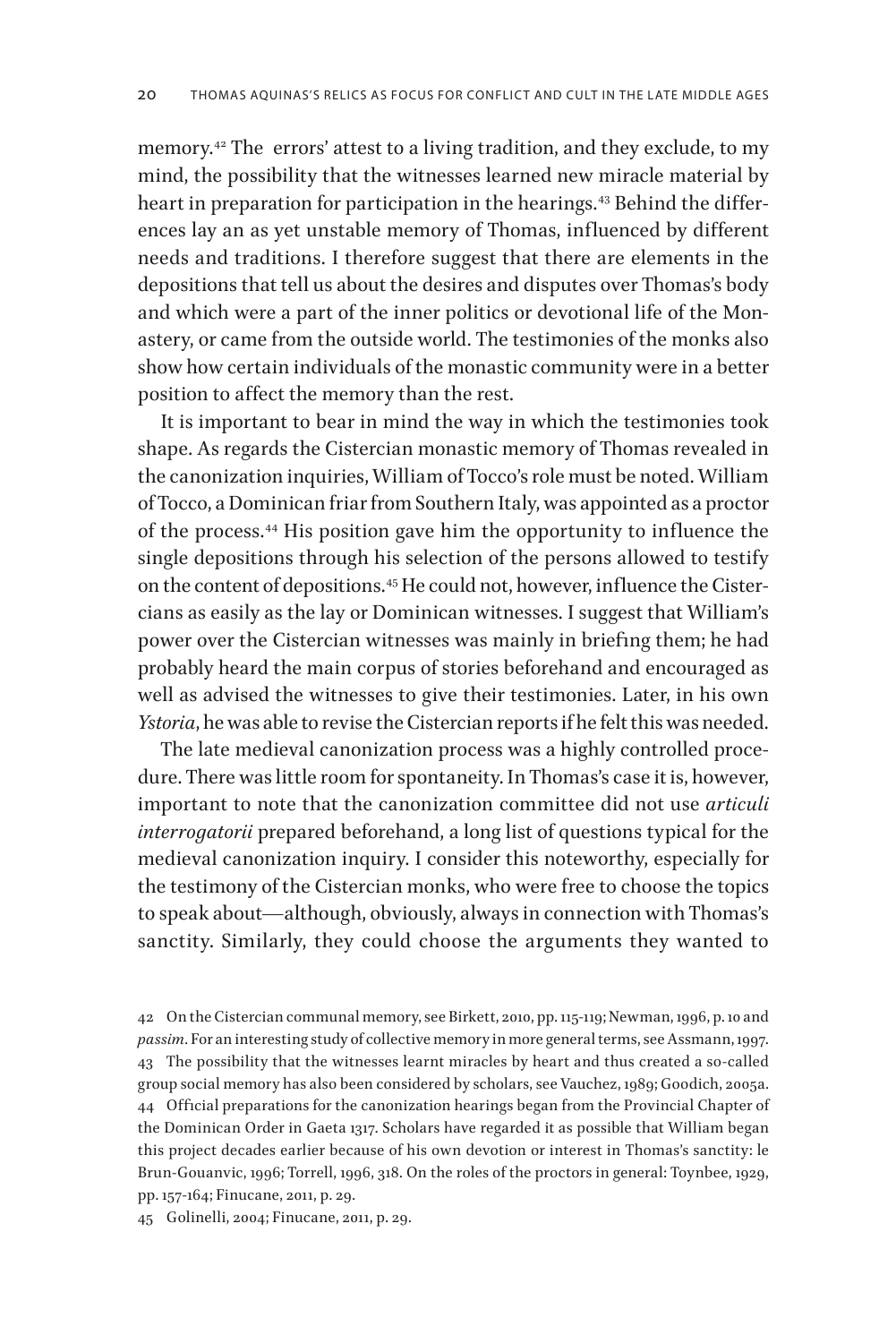emphasize. Michael Goodich has pointed out some of the general problems that could ensue in depositions given without a prepared list of questions, arguing that it caused vagueness in the final report, which inquisitors tried to avoid.46 However, it was not exceptional to give some freedom of manoeuvre for the witnesses: as Ronald C. Finucane remarks, sometimes they were allowed to follow their own logic in their depositions, without suffering the restriction of having to respond to the *articuli interrogatorii*. 47 I argue that the lack of such a prepared list in Thomas's case is beneficial in that it enables the researcher to 'read between the lines' in the testimonies of the Cistercian monks. The issues that I am most interested in are the claims related to the Cistercian rights to Thomas's body. This matter, whether the Cistercians were the rightful guardians of Thomas's body, was not openly discussed in the canonization process. The testimonies have gone through an elaborate process in the Papal Curia, which inevitably had its effects on the final product.48 However, the memories collected, elaborated, and conserved on parchment from the hearings of Naples and Fossanova form the most complete source to Thomas's relic cult at the Cistercian Abbey and in the surrounding area.<sup>49</sup>

Besides the canonization hearings, there are only a few other sources on Thomas's cult from the Cistercian viewpoint. The Monastery's library

- 46 Goodich, 2005b, p. 143.
- 47 Finucane, 2011, pp. 28-29.

48 On normative aspects and examples comparative to Thomas's case, see Vauchez, 1989; Goodich, 2005b; Mariani, 1996; Golinelli, 2004; Klaniczay, 2004; Katajala-Peltomaa, 2009. The normal procedure consisted of several rewritings after the first time depositions were written down. They were, for example, translated, selected, rearranged, and summarized by the inquisitors and their assistants and notaries. In the Papal Curia, these same documents were normally studied and summarized again. The surviving canonization material usually represents the last stage of this process. For a short and clear exposition of the typical fourteenth-century process, see Toynbee, 1929, pp. 146-169; Finucane, 2011, pp. 13-32.

49 There are a few signs of the processing of Thomas's canonization material, perhaps in the Curia. J. Rius Serra has published an article in which he gives an edition of the hearings of Fossanova that differs from the Laurent edition I have referred to above. According to the edition of Rius Serra, the report of the hearings contained numerous additions in the margins, concerning, for example, doubts of a writer about miracles. In the manuscript of Paris, which has been the text for Laurent's edition, there are no additions of this kind. It is possible that the version from the Vatican Archives was a preliminary version of the product, which would therefore provide evidence of the processing of the testimonies. This remains speculation, however, as no document with the information Rius Serra gives is now to be found in the Vatican Archives. Surviving medieval manuscript versions: BnF, Ms. latin 3112 (*Neapoli*); Ms. latin 3113 (*Fossanova*); ASV, *Cam. Ap.*, *Collectorie* 434B (a fragment from *Neapoli*). See also Rius Serra, 1936, pp. 509-529, 576-631; Laurent, 1936, pp. 632-639. On perception of miracles through scholastic theology and Canon law, Goodich, 2004.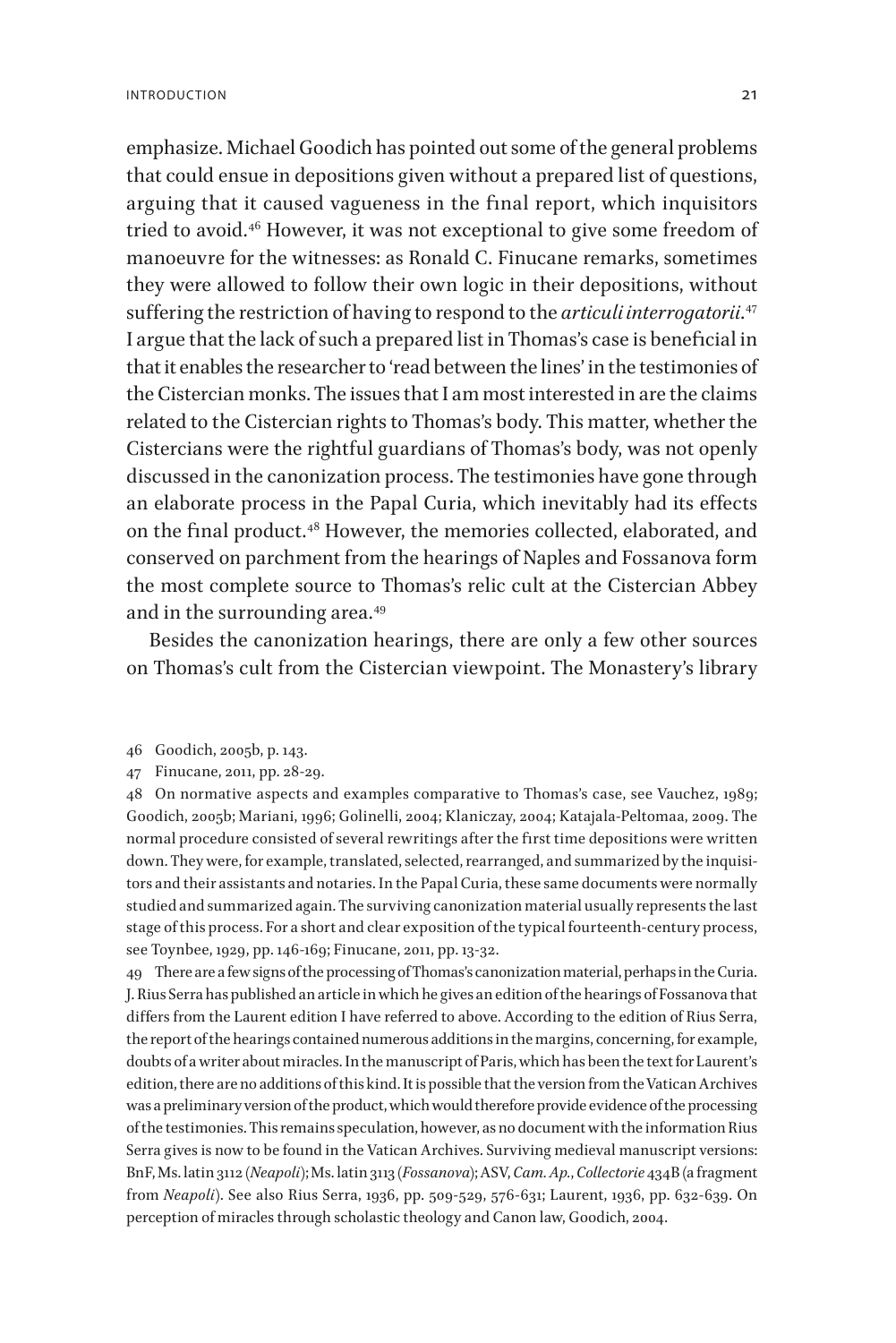and archives are almost completely lost.50 Luckily, the surviving sources do give a view of the Cistercian world after the canonization, and give a fragmentary insight into the continuity of Thomas's cult at Fossanova. These sources are a document dictated by Petrus de Tardo, a French Cistercian monk, after his visit to Fossanova in 1354, a martyrology identified as originating from Fossanova but nowadays in the Vatican Library, and two medieval frescoes still on the walls of the Monastery.<sup>51</sup> In addition to these sources, I have managed to track down some Cistercian liturgical manuscripts which give evidence of Thomas's cult in the Order in Italy beyond Fossanova.52 Finally, the most imposing Cistercian source is the Monastery of Fossanova itself. The Abbey stands on its original site, with its largely intact gothic style abbey church, the main venue where the interaction between the Saint and his devotees occurred. The architectural settings are possible to reconstruct to some extent from the written sources and archaeological excavations.53 The place, its ambience and the form of Thomas's tomb affected the perception of the saint's relics by the inhabitants and visitors to Fossanova.

The canonization hearings include a significant amount of evidence about lay devotion of Thomas's relics. The people of the villages surrounding Fossanova did not testify in Naples in 1319, which was probably the reason for the second round of hearings at Fossanova in 1321.<sup>54</sup> The records conserve testimonies of the lay witnesses which often give accurate depictions of the following matters: when the devotees requested that Thomas come to their aid, where this happened, and how they approached Thomas's tomb in the Monastery. In addition to the testimonies written down according to the oral depositions, there are very few other sources that can tell us about lay veneration or handling of Thomas's relics in Southern Italy. Interestingly, a Dominican text, *Historia translationis corporis Thome de Aquino*, seems to conserve the acts and interests of Honoratus Caetani, the Count of Fondi, involving Thomas in the mid-fourteenth century. Luckily, there are several other sources prepared in the Cistercian as well as lay and other religious

<sup>50</sup> Viti, 1981, pp. 159-160. Recently, Trasselli, 2011. On problems of the provenience presented in the catalogue of the library of Sir Thomas Phillipps in regard to the manuscripts ex-Fossanova: Mews & Welch, 2012.

<sup>51</sup> Jacquin, 1923; BAV, Ottob. lat. 176.

<sup>52</sup> For example BAV, Vat. lat. 6244, 6378; BAV, Barb. lat. 625; BAV, Chigi C.VI.179; BAV, Ottob. lat. 575.

<sup>53</sup> De Rossi, 2013.

<sup>54</sup> Enthusiastic and sufficiently widespread lay devotion was regarded as necessary for a successful conclusion of a canonization project in the Late Middle Ages: Vauchez, 1989, p. 45.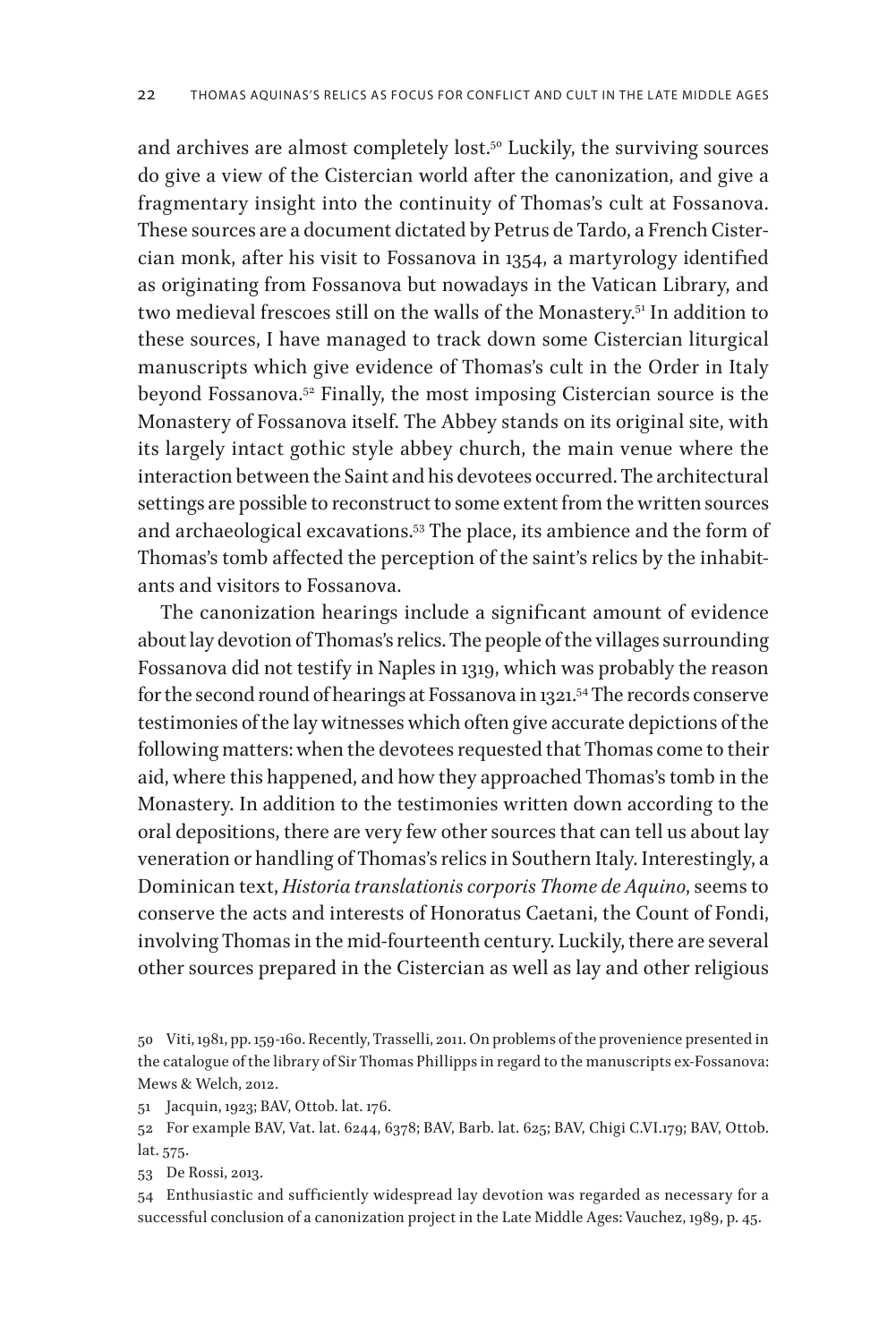contexts which also comment on the activities of the Count.55 There is a fresco cycle painted in a family chapel of Aquino in Loreto Aprutino that provides an interesting source for lay perception. The cycle is based on the lives of Thomas written by Dominican friars, but as far as I can see the mural paintings differ from the texts in their emphases.56 Interpreted with care, these frescoes can divulge the Aquino family viewpoint of the history of Thomas's corpse, or at least aspects of it.

The material produced by the Dominican Order forms the majority of the sources of this study. In the Dominican hagiography, Thomas's corpse became a multi-layered and instrumental reconstruction, fundamentally based on the stories of Christ's life and death, as was customary in the hagiographical genre in general.57 The first lives were written by William of Tocco—who wrote the *Ystoria santi Thome de Aquino* during the canonization process—and Bernard Gui, who finished his *Legenda* only shortly after William. Both men also created a miracle collection. The Dominicans did not merely express their own requirements and actions related to Thomas and his corpse, but depicted those of the Cistercians and laypeople as well. Cistercian interaction with Thomas's body is often depicted from a negative angle, in such a way as to challenge the monks' methods of taking care of—or failing to take care of—or venerate it. At the same time, when the Dominicans interpreted the Cistercians as 'others', unsuitable to be the custodians of such a valuable body, they emphasized their own ability and identity as the true heirs to the corpse.<sup>58</sup>

From the viewpoint of this study, it is important to see how some narrative elements in Thomas's lives remained the same for centuries, while other were constantly reformulated.59 One of the changing elements is the reasoning behind the Dominican claim for the possession of Thomas's relics. When the Dominican desire to possess Thomas's corpse grew during the decades after his death, these desires had a significant effect on the meanings of Thomas's relics. I argue that certain adjustments made between Thomas's first lives,

55 These are editions of the fourteenth-century documents by Jacquin, 1923, *Regesta chartarum*, and Douais, 1903.

56 Art historians have taken some interest in the paintings; for the most recent discussion, see Baschet and Bonne, 1998. See also Dell'Orso, 1988; d'Isola, 1958; Marighetto, 2001.

57 For a wide survey of the hagiographic literature of the thirteenth century, see Goodich, 1982.

58 On the construction of identity through the 'other': Assmann, 1997, p. 2. On the utility of the Dominican hagiography for creation and recreation of the Order's identity: Dubreil-Arcin, 2011; Canetti, 1996.

59 The first narrative sources are from the period before Thomas's death. They are texts which depict Thomas without the direct pressure of the proceeding canonization process: *Vitae fratrum*, *Annales*, and *Bonum universale de apibus*.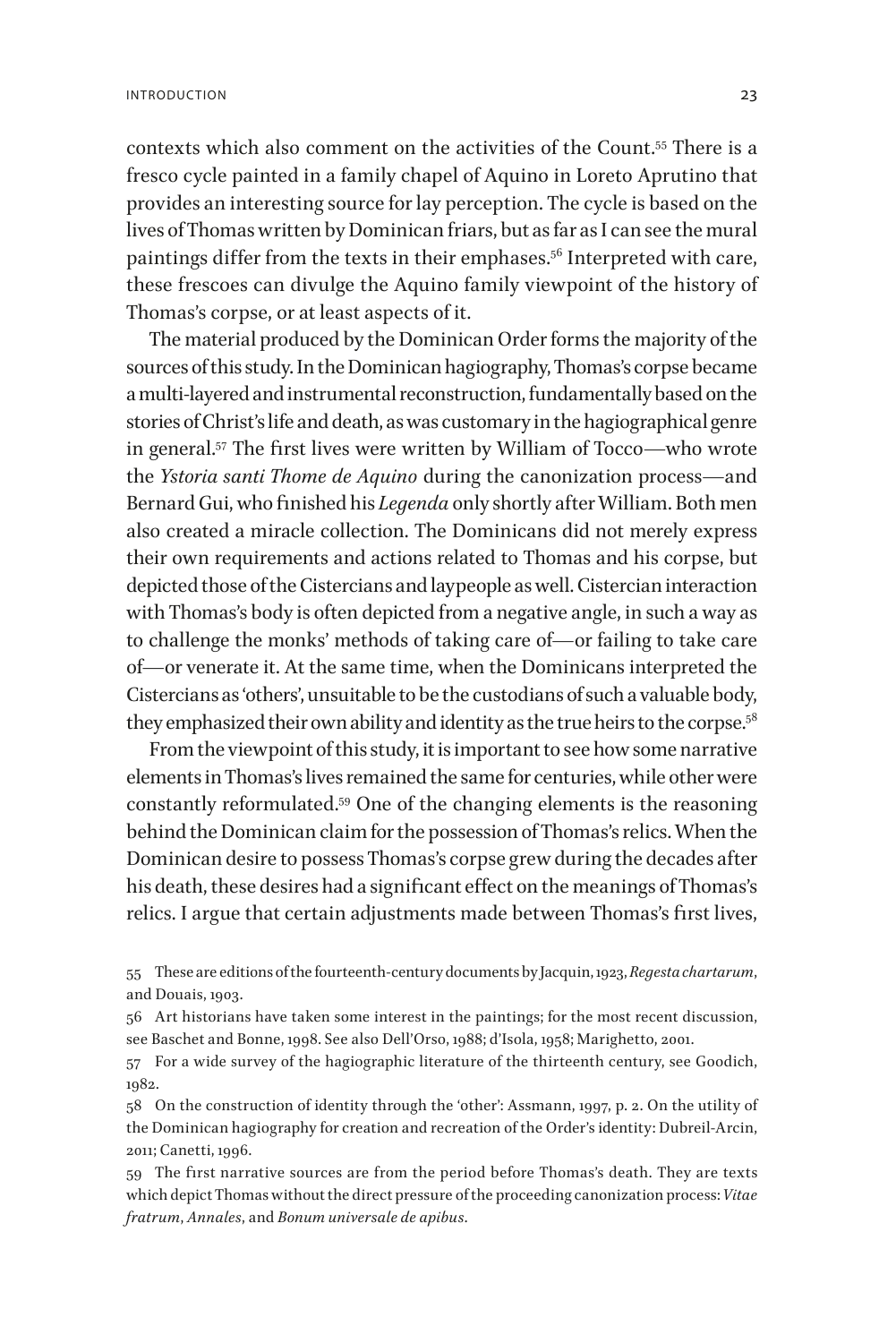such as the *Ystoria* of William of Tocco, the *Legenda* of Bernard Gui, and the chapters in the *Historia ecclesiastica nova* of Ptolemy of Lucca, were caused by the quarrels over the possession of Thomas's corpse. Moreover, I suggest that while Thomas's image was in the process of harmonization and becoming universal and timeless, there remained fragments of local memories and time-related themes in the sources.<sup>60</sup> Besides the lives, the *Historia translationis* text genre—born at the turn of the 1360s and 1370s—brings the same challenge of close reading: the new text group was well constructed on the basis of the older and disappearing tradition that flowered in Southern Italy. With careful and comparative reading of the sources these ancient fragments and locally based elements can be found in the texts meant for universal use.

A very good example of the above-mentioned sources, from the local as well as time-related viewpoint, is the liturgical material and differences between the texts of liturgical manuscripts. After Thomas's canonization in 1323, there was a growing desire for a liturgy proper for his feast day. The liturgy was composed within the Dominican Order and most probably approved in the second half of the 1320s. As was customary, according to the Dominican legislation, the approved liturgy was then copied to be diffused throughout the whole Order. In theory, the requirements for the standardized liturgy, texts, and hymns would mean that the manuscripts retained an entirely congruent Thomas's feast day liturgy. In practice, however, there are many differences between the texts; from synonymous words to different general views and contexts of the texts in which the narratives on Thomas are connected. To identify the standard phrasings and the whole set of the texts for Thomas's liturgical feast, as well as their variations, I have studied dozens of the Dominican liturgical manuscripts from Italy, and a smaller quantity from abroad. $61$  They are mainly from the fourteenth century, but some texts from the fifteenth century are included in the research material as it is hoped that the additional use of these will offer a more complete picture of the time-related changes in the texts. As one result of the manuscript studies I have completed, I have attached my transcription of medieval lections for Thomas's feast day, not available as an edition, in an Appendix. I have traced the liturgical manuscript material from the places where Thomas's cult is likely to have been important on the basis

<sup>60</sup> On the shaping of an official image of a holy man or woman by the papal canonization process, see Ackerman Smoller, 2004. Hagiography was one of the most efficient tools for standardizing the memory tradition of a saint. In the process of standardization, the hagiography normally offered the basic texts for the liturgy. See Dubreil-Arcin, 2011, pp. 13-30 and *passim*. 61 Among the largest collections are the Dominican manuscripts from both the male and female convents of Colmar, nowadays in the municipal library of Colmar, and the female convent Saint Catherine of Nuremberg, now in the Stadtbibliothek of Nuremberg.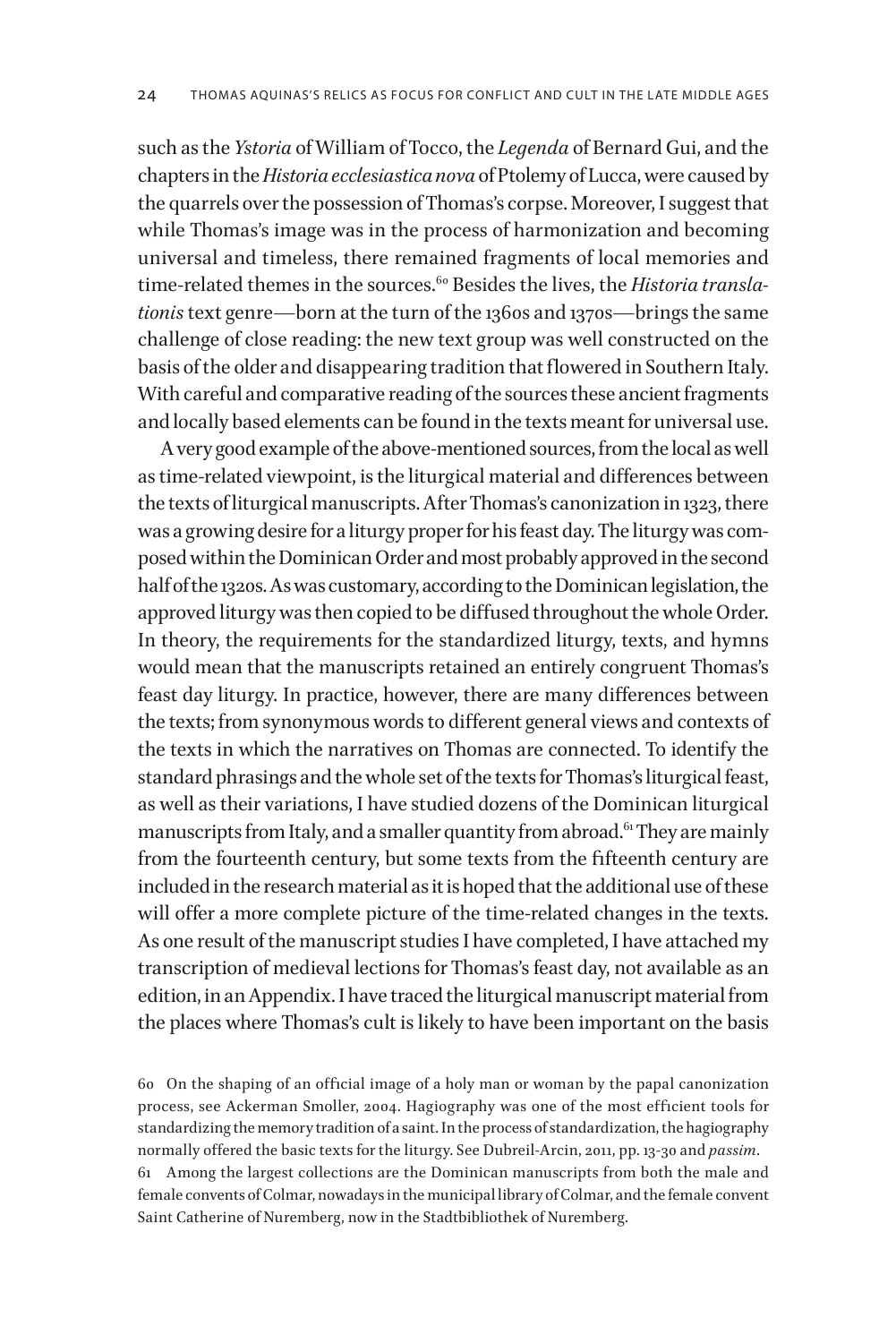<span id="page-25-0"></span>that a Thomas relic or relics were conserved there. I have also chosen some samples from the places that had no material connection to Thomas in cases when I believe they can throw more light on the possible relation between the physical remains and the success of Thomas's cult.

The suspension of the monasteries and convents during the Napoleonic period forms a practical challenge for the study of the liturgical sources. The suspension caused the mass transportation of monastic literature, including the Dominican manuscripts, to the national libraries of Italy where they still are today, mostly poorly catalogued, if catalogued at all, as in Naples.<sup>62</sup> Luckily, the situation with the collections of the Vatican Library is far better as regards the information on its holdings. For this reason, the majority of the manuscripts I have used to form an overall picture on the liturgical material for Thomas's feast day now belong to the different collections of the Vatican Library, although their original provenance covers the Italian peninsula and beyond—for instance, manuscripts from the regions that are now Switzerland and Sicily were included in the source corpus. It is my contention that the liturgical manuscripts selected for this study express contemporary concerns fairly well, including the changing attitudes to the possession of Thomas's corpse within the Dominican Order.<sup>63</sup>

#### **A note on the spelling of names**

It should be noted that I have changed the Latin/Italian/French names into their English forms only if they are well-known characters whose names are normally written in the English way in English language works. In general, I have kept the name spellings that appear in my sources. There are some exceptions, such as Thomas Aquinas's sister Teodora: she appears in the sources composed mainly in Latin, and consequently her name is in the Latin but I have used the Italianized form to distinguish her from their mother, Theodora. The same applies to Teodora's son Tommaso: by using the Italian name I distinguish between uncle (Thomas) and nephew (Tommaso), and avoid continuous repetition of the family name. Throughout my text, the transliterations of the manuscript sources and the translations from Latin or old Italian into English are mine unless otherwise mentioned.

<sup>62</sup> On the misfortunes and conservation of the archives of the mendicant Orders of Naples, including the Dominicans, see Di Meglio, 2013.

<sup>63</sup> For a similar approach regarding the topicality of the liturgy, see Heffernan, 2005. Agnès Dubreil-Arcin (2011, pp. 28-29) emphasizes the connection between hagiography and liturgy and the utility of studying them together, which is also one of my aims in Chapter IV.